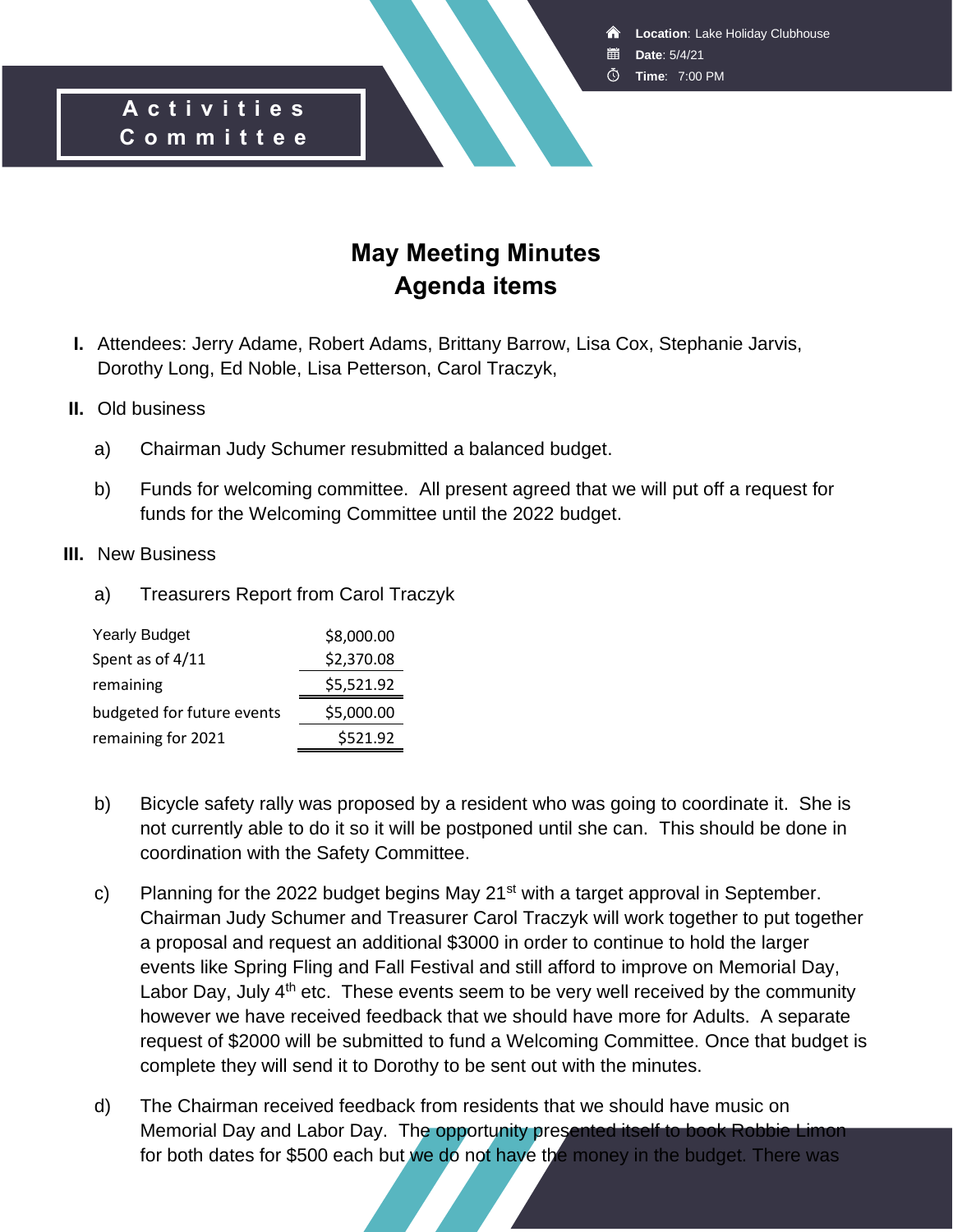limited time to commit so a decision was made to book Robbie for Memorial and Labor days and cancel the band for the Fall Fest. After discussion with the committee a vote carried to keep the band for Fall Fest and fund the Memorial Day music with \$500 from our remaining budget. Labor Day music will be paid for through business sponsorship by Robert Adams and Lisa Cox.

- e) A suggestion was made that going forward once the Committee votes on something we do not change it without consulting the Committee. We have an email distribution list which Dorothy will attach to the minutes and we have a private Face book group page.
- f) To more accurately understand when we have a quorum those present voted and agreed to remove the members who have not attended a meeting in the last 4 months from the membership list and email distribution. The following members should also be removed from our Face book group. Lisa Adams, Randy Jackson, Jennifer Langston, Bob Lilly, Deborah Maxon. We currently have 12 members.
- **IV.** Update on planned activities
	- a) Yard Sale May 22 and 23  $9$  am 1 pm at homes.
		- i) Advertisement Britany is creating a flyer to be posted on facebook, next door, blast email
		- ii) Dorothy will coordinate a list of participants and post it to Facebook and Next door and blast email on 5/18.
	- b) Memorial Day Brittany to make flyer
		- i) Music by Robbie Limon 4-7
		- ii) Food trucks Saturday 1 food and 1 dessert, Sunday 1 food and 1 dessert and Monday 2 food and 1 dessert
	- c) Disc Golf Tournament
		- i) Training and information session June 5 Jerry will teach interested residents how to play and keep score.
		- ii) June  $12<sup>th</sup>$  9 am -12 Tournament. entry fee will be a canned food to donate to Wounded Warriors or some other charity. Each participant will be given a spotter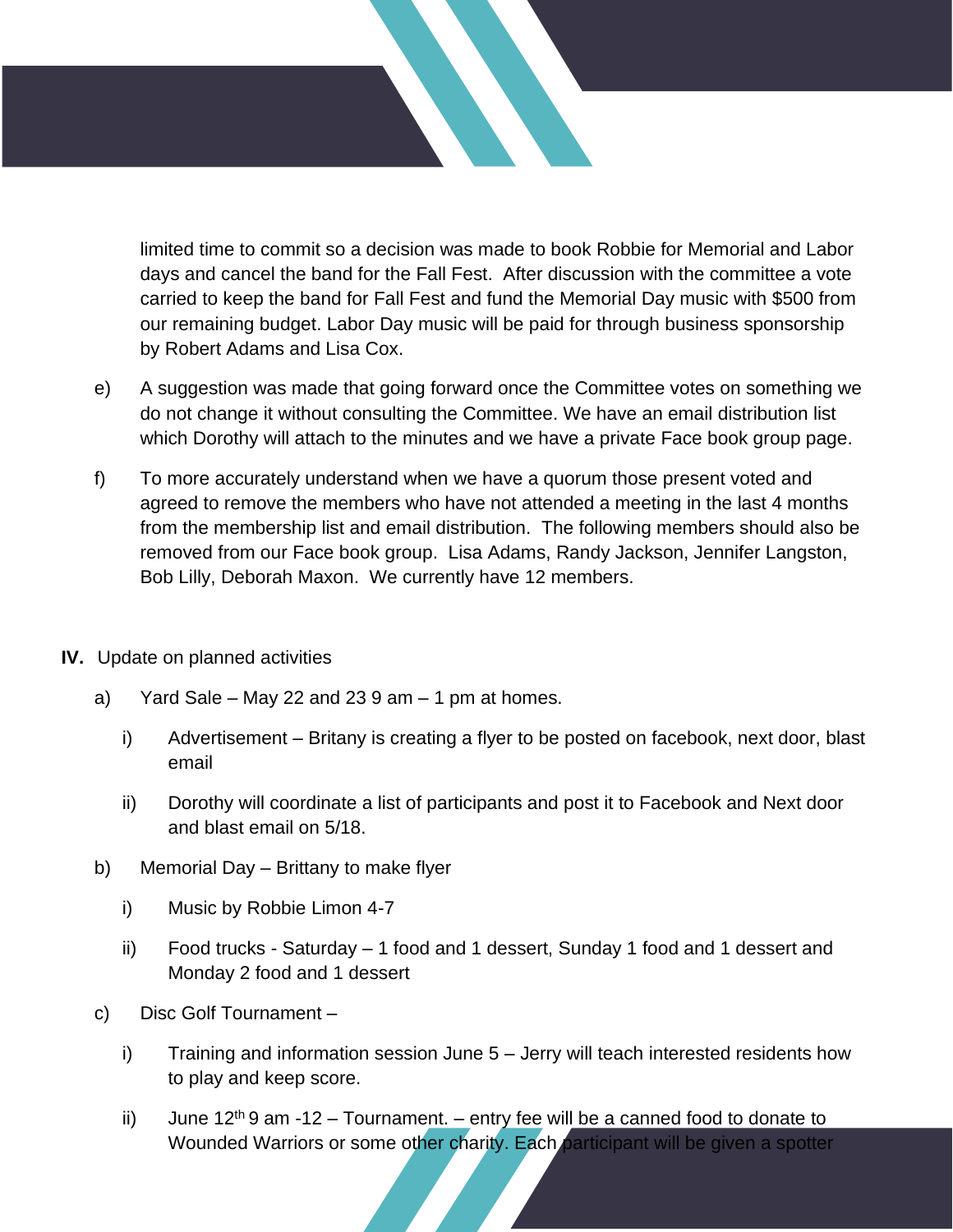

disc with the Lake Holiday logo (100 discs cost \$164) Jerry ordered and received 100 larger (3 sizes) discs to sell to anyone needing them. The committee will contribute \$200 to pay for the spotter discs that are given to participants and additional discs to be awarded as prizes to the winners. Robert Adams will sponsor and additional \$200 to pay for the remaining prizes.

- **V.** We need to discuss having movies at the beach this summer in the next meeting
- **VI.** Next Meeting Tuesday June 1st. 7 PM

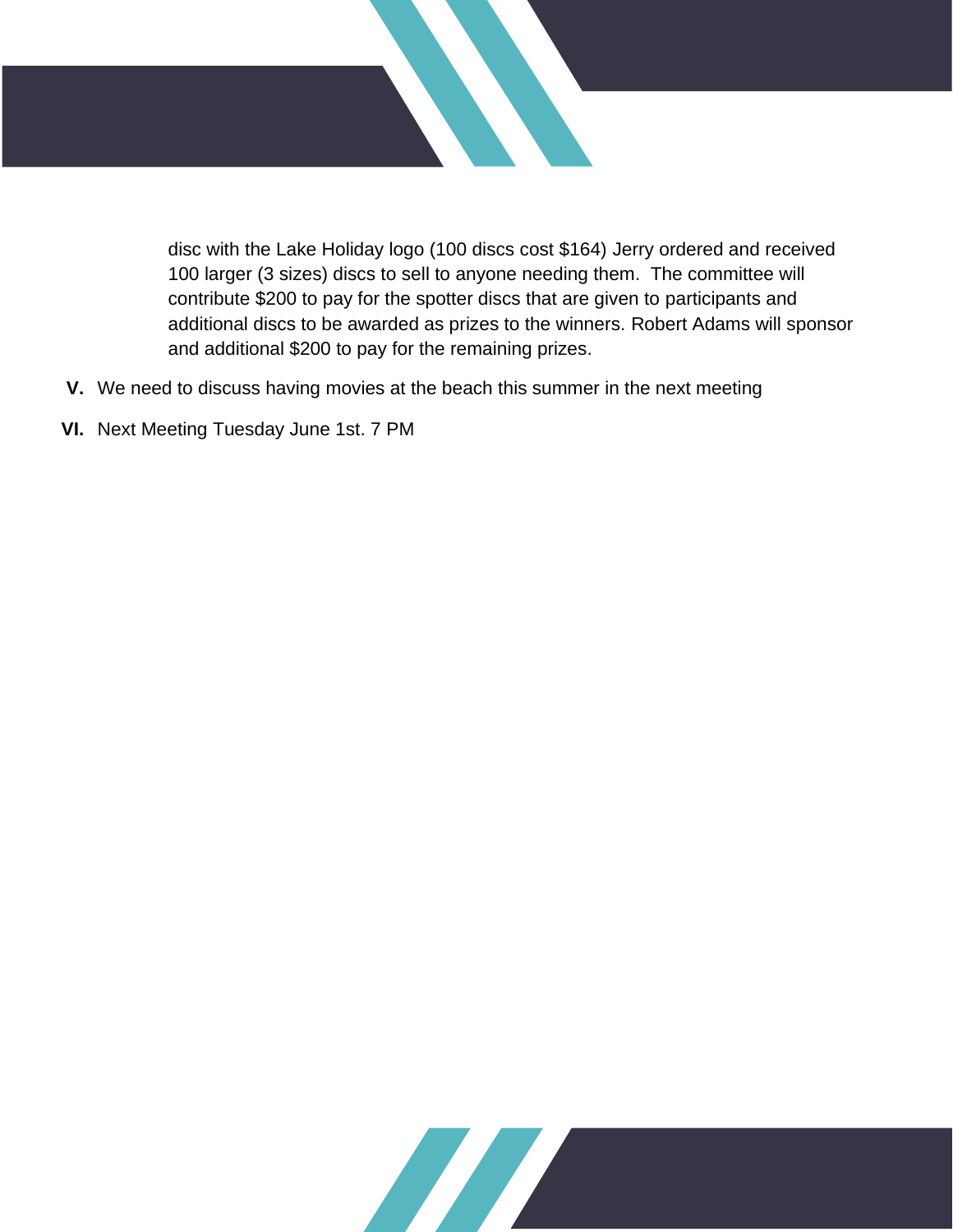# **2021 Budget Lake Holiday Activities**

2021 Budget = \$8,000 PROJECTED SPENDING = \$7,780

Sunday March 28th - 1 p.m. - 2:30 p.m. - front of clubhouse \*Easter Bunny and Candy filled Egg drive through

Sunday April 11th - 1 p.m. - 4 p.m. - front of clubhouse

\*Spring Fling - community spring celebration

Petting Zoo **Magician** Ballon Making / Clown Food Trucks Band Crafts for kids Cornhole tournament

### SPENT AS OF 4/15 = \$2,370

May - Community Yard Sale -  $cost = $0$ \*To be held in resident's yards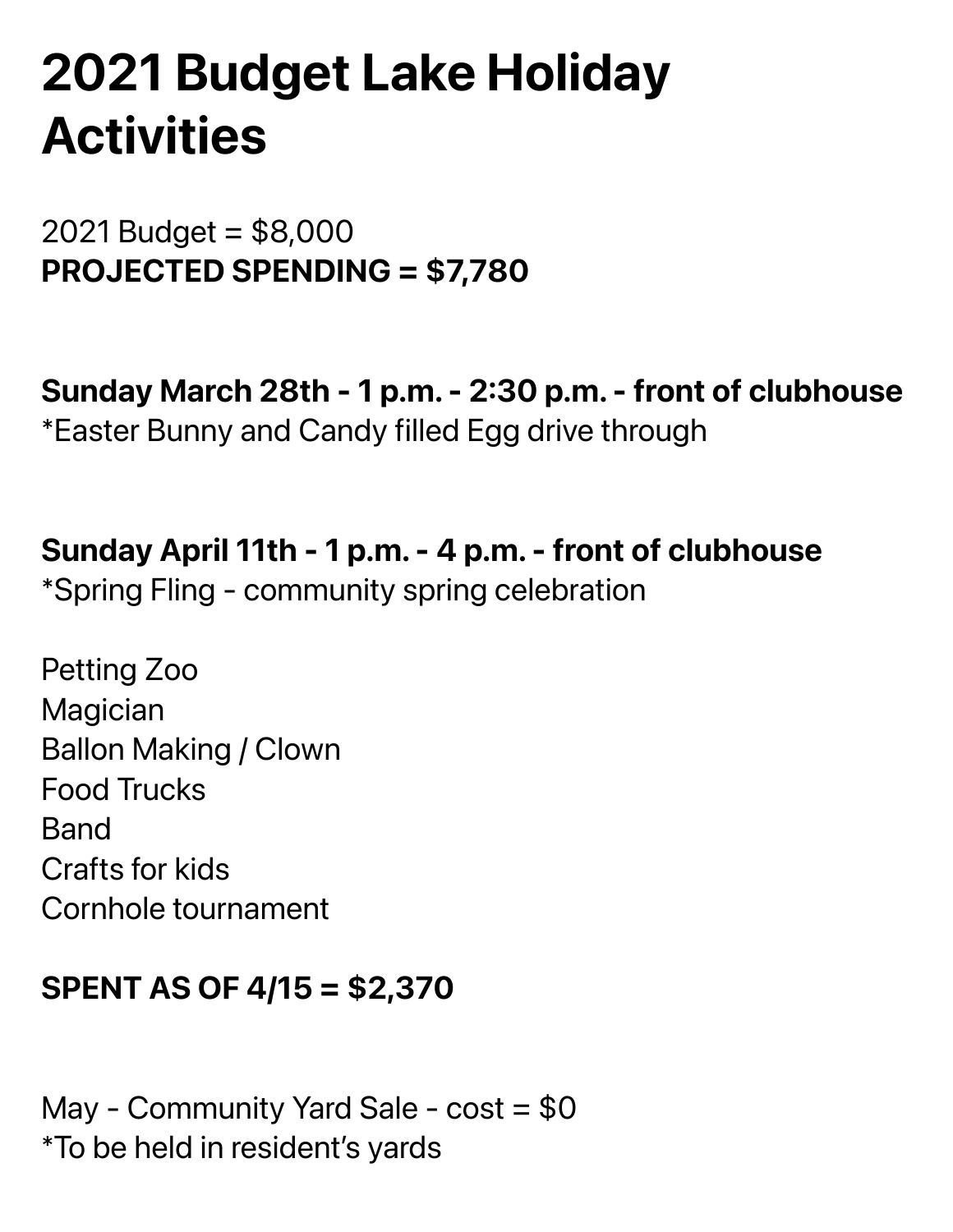### May - Memorial Day - music cost = \$0 Sponsored by businesses

## June - Disc Golf - clinic (spotter discs) = \$160 Tournament prizes - \$0 Sponsored by

businesses

### July 3rd - clubhouse - cost = \$450

\*Independence Day Celebration with Fireworks DJ in back of clubhouse

### July 4th - Boat Parade - cost = \$300

\*Boat parade with trophies

### September - Labor Day - music cost = \$0 Sponsored by businesses

### Sunday October 10th - front of clubhouse - cost = \$2,500

\*Fall Fest Activites to be determined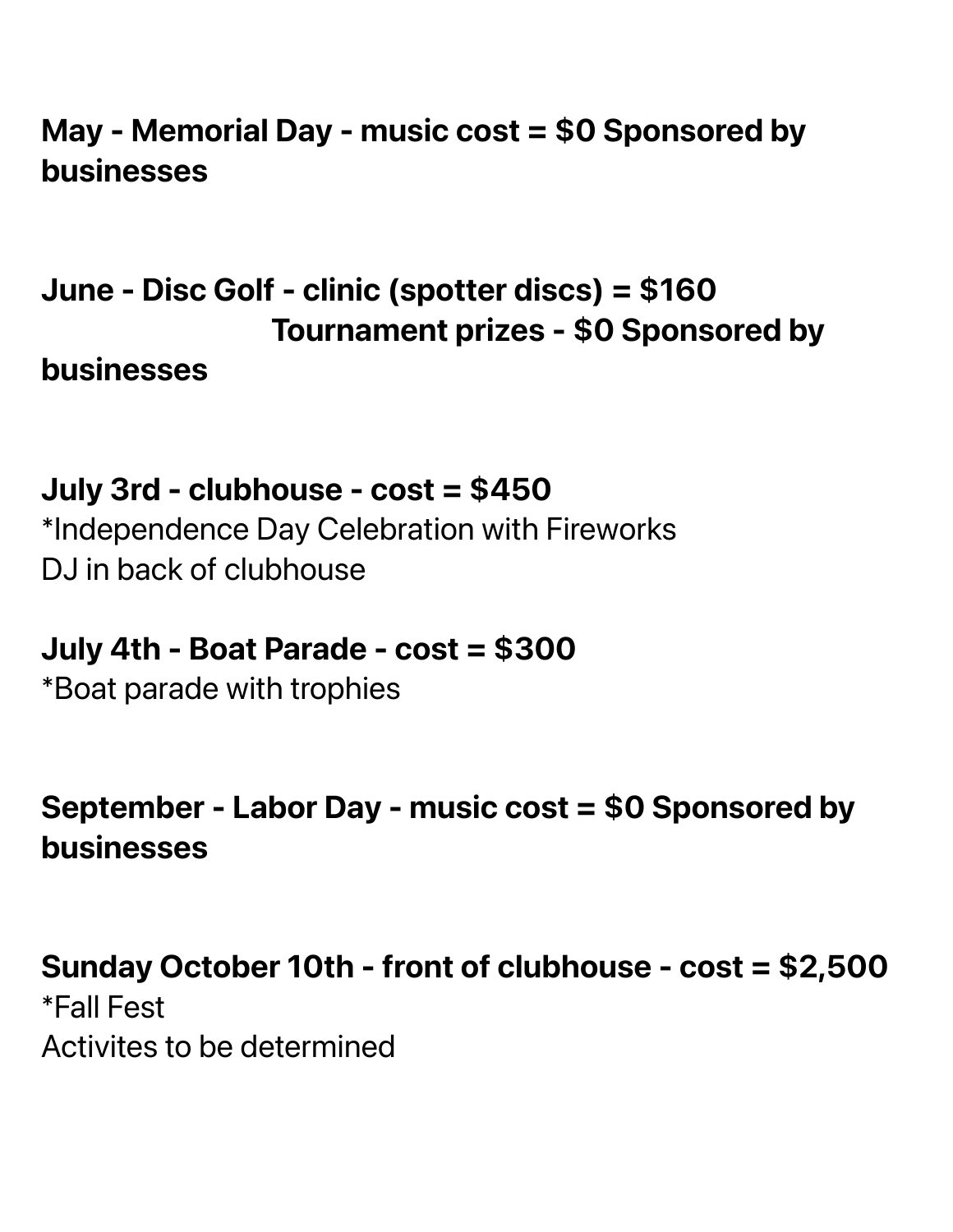### Sunday October 31st - front of clubhouse - cost = \$200 \*Trunk or Treat

### Sunday December 5th - inside clubhouse - cost \$1,500

\*Christmas Community Meal / Santa Experience

### Saturday December 11th - inside clubhouse - cost = \$300 \*cookie Swap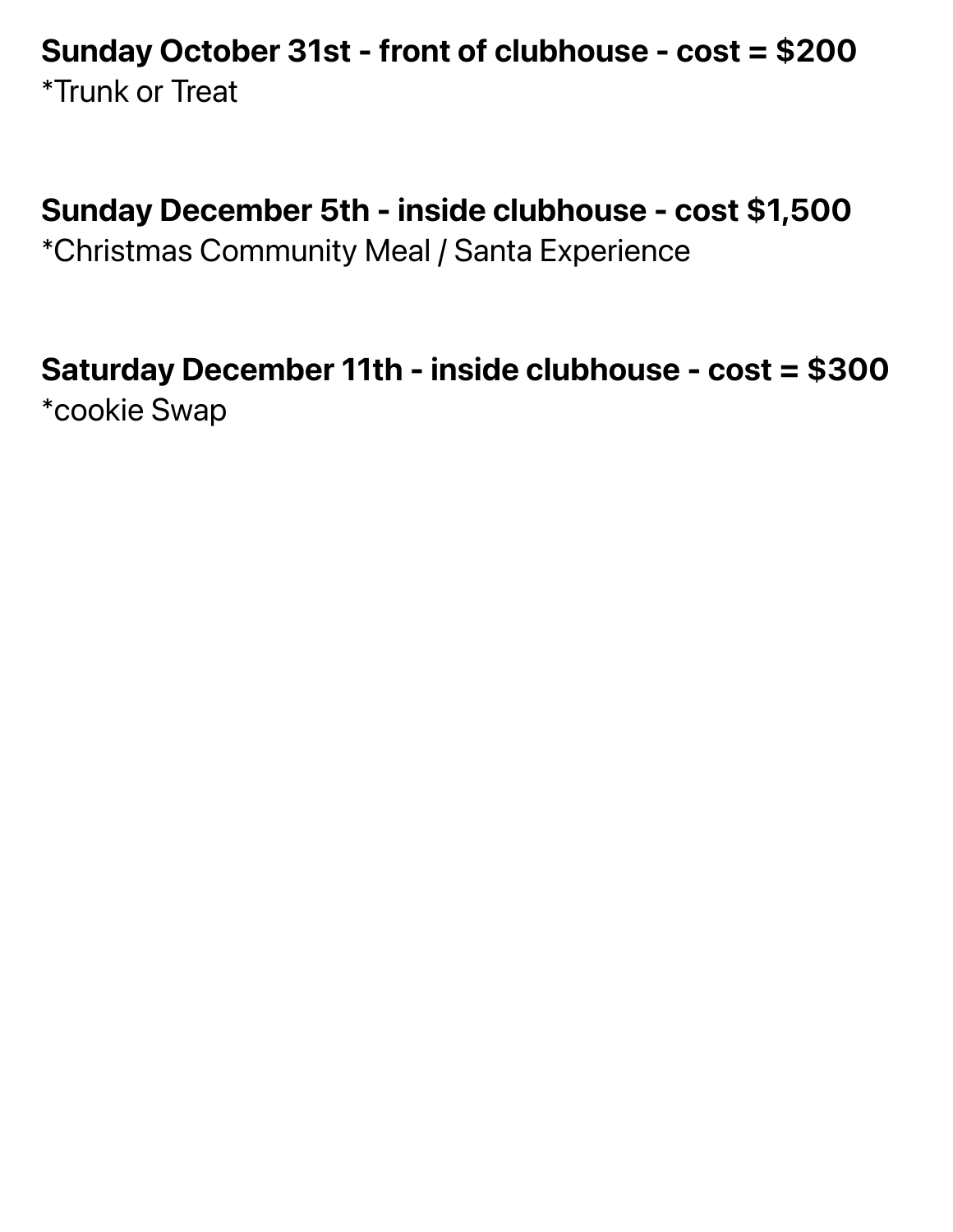Architectural Committee Minutes April 19, 2021 Page 1 of 4

#### **19 APRIL 2021 MEETING MINUTES**

#### **ATTENDEES:**

Tim Kost, Architectural Committee Chair Ed Noble, Architectural Committee Vice-Chair Richard Traczyk, Architectural Committee BOD Liaison Robert Middleton, Architectural Committee Member Bill Ekberg, Architectural Committee Member Brian Vernali Association Member Chris Cardinale, Association Member Allen Morris, Association Member

#### **NOT IN ATTENDANCE:**

John McClurken, Architectural Committee Member Richard Schoppet, Architectural Committee Member

**MINUTES –** Review of the March 15, 2021 minutes. Minutes were approved as Submitted.

#### **NEEDS DISUSSION:**

1. Lot 351, Section 2, 634 Lakeview Drive. Allen Morris, owner. Request for approval of plans to install a pressure treated fence with wire on the bottom half. But the previous owner next door installed an unapproved metal staked wire fence. Mr. Morris also believes the fence is 5 feet onto his property. Will resubmit later.

#### **FIELD REVIEW – NEW CONSTRUCTION INITIAL INSPECTION:**

1. Lot 1165, Section 7, 114 Colonial Drive. Sidney Holdings LLC., owner. Application for building approval. Inspection performed by Tim Kost and Ed Noble. Provisional approval pending staking out the property.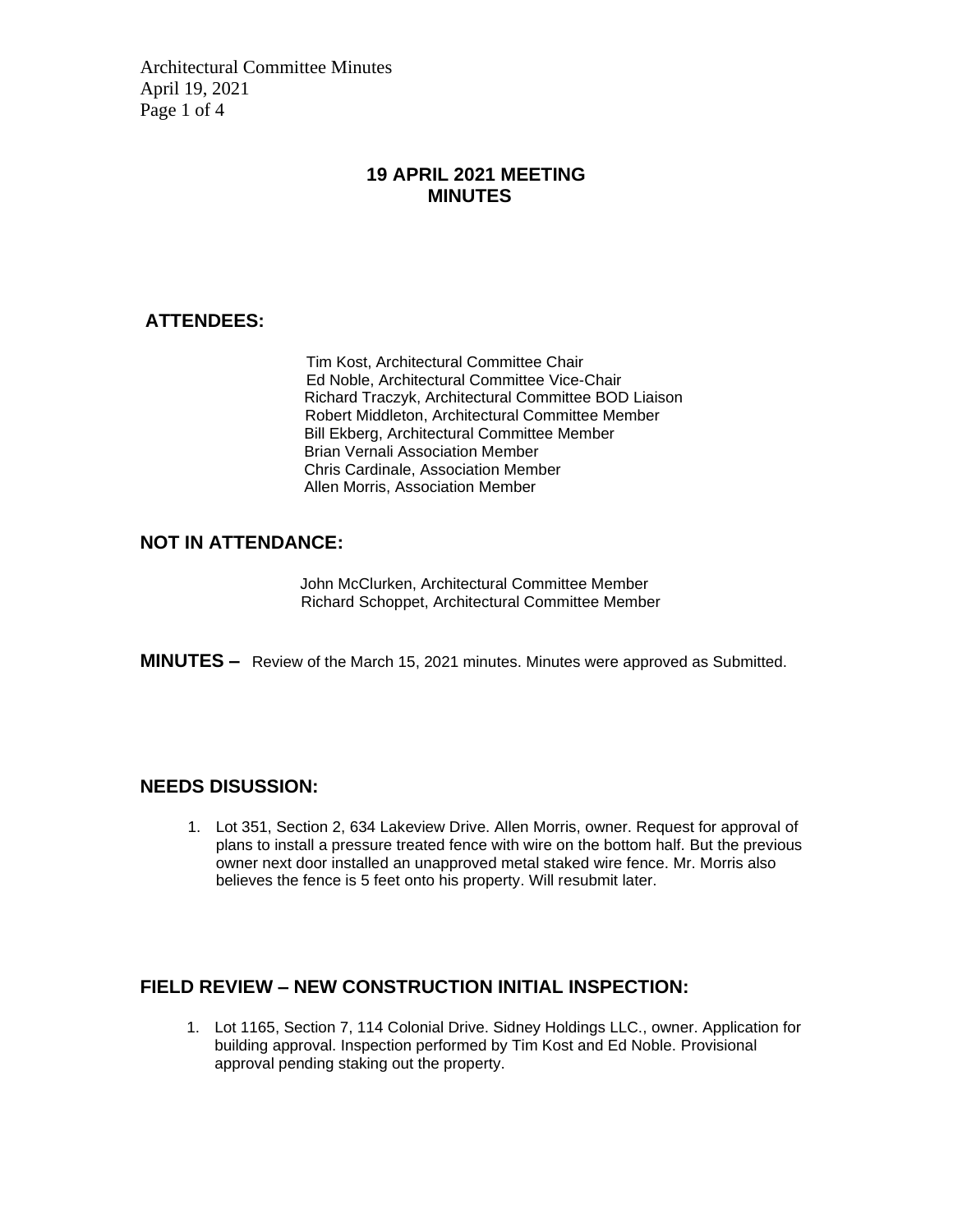Architectural Committee Minutes April 19, 2021 Page 2 of 4

#### **REVIEW – DECKS, PATIO, AND PORCH:**

1. Lot 101, Section 5A, 409 S. Lakeview Drive. JC Rentals LLC., Owner. Request for approval of plans to add a 12' X 16' deck off the back of the kitchen using dark brown composite with white vinyl railing and will be 10 foot above ground level using pressure treated wood. Will also be adding a 5' x 5' platform off the basement doors to using all the same materials. Reviewed by Tim Kost and Ed Noble. A motion was made to approve as submitted. The motion was seconded, and the motion was carried. Permit issued on 4/21/2021. Permit # 138

#### **REVIEW- ACCESSORY STRUTURES:**

- 1. Lot 530, Section 3A, 1071 Lakeview Drive. Gary & Elfriede Houseman, owners. Request for approval of plan to install 8' x 8' cedar shed greenhouse that will be stained to match the log home. Reviewed by Tim Kost and Richard Traczyk. A motion was made to approve as submitted. The motion was seconded, and the motion was carried. Permit issued on 421/2021. Permit # 139
- 2. Lot 521, Section 10, 787 W. Masters Drive. Anthony Mazur, owner. Request form approval of plans to install 4' x 8' storage shed using wood and painting it white with black shingles for the roof. Reviewed by Tim Kost and Ed Noble. A motion was made to approve as submitted. The motion was seconded, and the motion was carried. Permit issued on 4/21/2021. Permit # 140
- 3. Lot 010, Section 8A, 306 Laurel Drive. Stephanie Rouse, owner. Request for approval of plans to place an 8' x 10' storage shed with a 5' variance off the property line. The shed will be deep maroon in color with brown trim. Reviewed by Tim Kost and Ed Noble. A motion was made to approve as submitted with 5' variance on the left and rear property lines. The motion was seconded, and the motion was carried. Permit issued on 4/21/2021. Permit # 141

#### **FIELD REVIEW - FENCING:**

- 1. Lot 384, Section 2, 109 Overlook Drive. Chris Cardinale, owner. Request for approval of plans install a three-board wooden fence with black wire on the inside. The fence will be painted black. Will have (2) gates one on each side. A motion was made to approve as submitted with a 5' variance across the rear property line. The motion was seconded, and the motion was carried. Permit issued on 4/21/2021. Permit # 142
- 2. Lot 593, Section 10, 1030 W. Masters Drive. Brian & Mackenzie Vernali, owners. Request for approval of plans to install a black aluminum fence will have (2) 4' gates. Due to the slope of the hill the house is on we are asking for variance of 5' on the left side of the home and to the property line in the rear of the home. Reviewed by Tim Kost and Ed Noble. A motion was made to approve as submitted with a 5' variance on the left side and 1' variance across the rear property lines. The motion was seconded, and the motion was carried. Permit issued on 4/21/2021. Permit # 143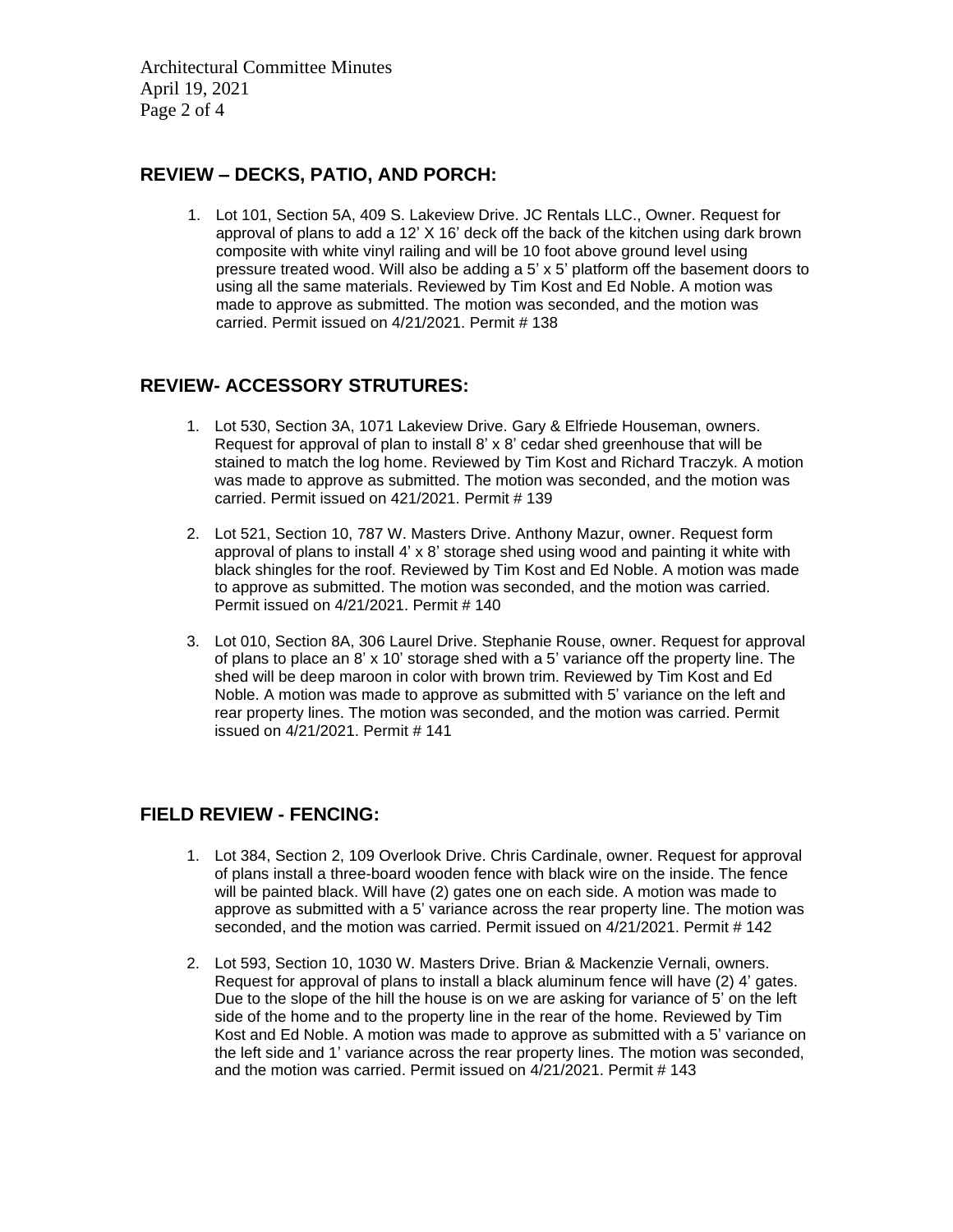Architectural Committee Minutes April 19, 2021 Page 3 of 4

#### **FIELD REVIEWS – EXTERIOR CHANGES:**

- 1. Lot 303, Section 2, 233 Sunset Circle. Robert Kidd, owner. Request for approval of plans to paint the exterior of the home to moth gray color and the trim to delicate white color. Reviewed by Tim Kost and Ed Noble. A motion was made to approve as submitted. The motion was seconded, and the motion was carried. Permit issued on 4/21/2021. Permit # 144
- 2. Lot 556, Section 10, 112 Green Drive. Jimajima Aarami, owner. Request for approval of plans to install (13) solar panels to the front of the homes roof. Reviewed by Tim Kost and Ed Noble. A motion was made to approve as submitted. The motion was seconded, and the motion was carried. Permit issued on 4/21/2021. Permit # 145

#### **FIELD REVIEWS - RESALES:**

*.*

- 1. *Lot 513, Section 10, 162 Country Club Drive. Johnson, owner. Resale inspection performed by Tim Kost. No discrepancies noted. Approved shed never constructed.*
- 2. *Lot 047, Section 8A, 207 Laurel Drive. Cepanec, owner. Resale inspection performed by Tim Kost. No discrepancies noted. RUSH*
- 3. *Lot 570, Section 10, 1005 W. Masters Drive. Gaudette, owner. Resale inspection performed by Tim Kost and Richard Traczyk. No discrepancies noted.*
- 4. *Lot 074, Section 4A, 1319 Lakeview Drive. Carroll, owner. Resale inspection performed by Tim Kost and Richard Traczyk. One discrepancy noted. No fireplace screen.*
- 5. *Lot 1164, Section 7, 116 Colonial Drive. Jimenez, owner. Resale inspection performed by Tim Kost and Richard Traczyk. One discrepancy noted. Propane tanks not screened.*
- 6. *Lot 1207, Section 5B, 107 Waterside Lane. Wagner, owner. Resale inspection performed by Tim Kost and Ed Noble. No discrepancies noted.*
- 7. *Lot 053, Section 1, 117 Greenwood Court. Stancil, owner. Resale inspection performed by Tim Kost and Ed Noble. No discrepancies noted.*

#### **FIELD REVIEWS – TREE REMOVAL REQUESTS:**

- *1. Lot 095, Section 4A, 238 Greenbriar Circle. Friton, owner. Request for approval of plans to remove one (1) tree dead, and diseased. Reviewed by Tim Kost. Approved and permit issued on 3/26/2021. Permit # 122*
- *2. Lot 209, Section 4A, 510 Northwood Circle. Ford, owner. Request for approval of plans to remove eight (8) trees location, crowing, dead and diseased. Reviewed by Tim Kost. Approved and permit issued on 3/26/2021. Permit # 123*
- *3. Lot 006, Section 4B, 105 Vista Court. Supko, owner. Request for approval of plans to remove three (3) trees dead and diseased. Reviewed by Tim Kost. Approved and permit issued on 3/26/2021. Permit # 124*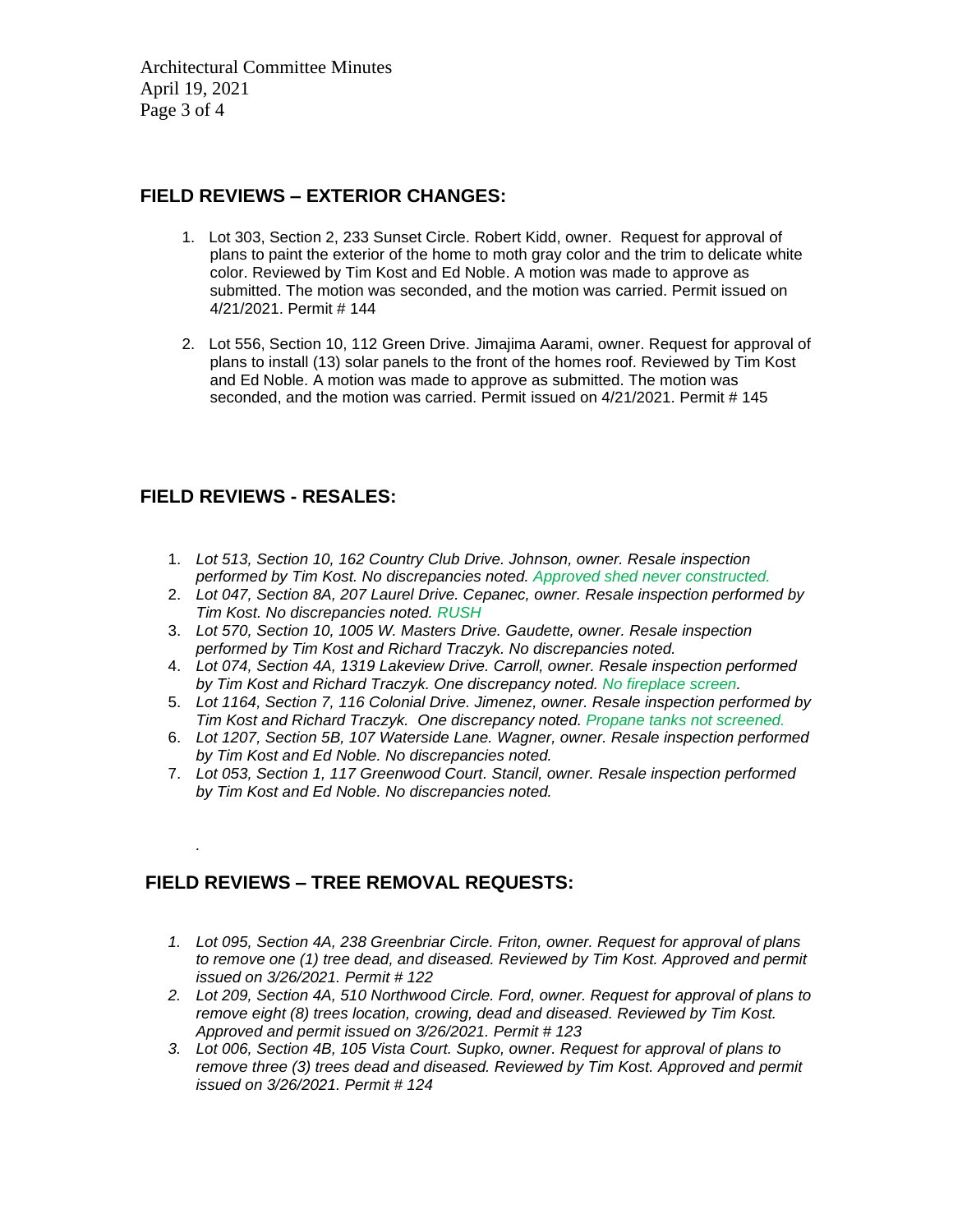Architectural Committee Minutes April 19, 2021 Page 4 of 4

- *4. Lot 1254, Section 1A, 133 Lake Holiday Road. Kolva, owner. Request for approval of plans to remove two (2) trees dead and diseased. Reviewed by Tim Kost and Richard Traczyk. Approved and permit issued on 3/23/2021. Permit # 125*
- *5. Lot 530, Section 3A, 1071 Lakeview Drive. Houseman, owner. Request for approval of plans to remove two (2) trees to put in a shed and lime handing over the house. Reviewed by Tim Kost and Richard Traczyk. Approved and permit issued on 3/26/2021. Permit # 126*
- *6. Lot 084, Section 1, 114 Sunset Circle. Stewart, owner. Request for approval of plans to remove two (2) trees location. Reviewed by Tim Kost. Approved and permit issued on 4/1/2021. Permit # 127*
- *7. Lot 051, Section 1, 113 Greenwood Court. Nates, owner. Request for approval of plans to remove four (4) trees leaning, location, dead, and diseased. Reviewed by Tim Kost and Richard Traczyk. Approved and permit issued on 4/9/2021. Permit # 128*
- *8. Lot 025, Section 1, 135 Lake Holiday Road. Downs, owner. Request for approval of plans to remove one (1) tree dead and diseased. Reviewed by Tim Kost and Ed Noble. Approved and permit issued on 4/9/2021. Permit # 129*
- *9. Lot 023, Section 5A, 600 S. Lakeview Drive. Sabine, owner. Request for approval of plans to remove four (4) trees dead and diseased. Reviewed by Tim Kost and Ed Noble. Approved and permit issued on 4/9/2021. Permit # 130*
- *10. Lot 015, Section 4B, 513 Northwood Circle. Barker, owner. Request for approval of plans to remove two (2) trees dead, diseased, and location. Reviewed by Tim Kost and Ed Noble. Approved and permit issued on 4/9/2021. Permit # 131*
- *11. Lot 065, Section 4A, 1306 Lakeview Drive. Thomasson, owner. Request for approval of plan to remove one (1) tree dead and diseased. Reviewed by Tim Kost and Ed Noble. Approved and permit issued on 4/14/2021. Permit # 132*
- *12. Lot 058, Section 8A, 315 Laurel Drive. Heilman, owner. Request for approval of plans to remove one (1) tree dead and diseased. Reviewed by Tim Kost and Ed Noble. Approved and permit issued on 4/14/2021. Permit 133*
- *13. Lot 006, Section 1B, 110 Lake Shore Drive. Imber, owner. Request for approval of plans to remove six (6) trees crowing, dead, and diseased. Reviewed by Tim Kost and Ed Noble. Approved and permit issued on 4/15/2021. Permit # 136*
- *14. Lot 582, Section 10, 1037 W. Masters Drive. Ekberg, owner. Request for approval of plans to remove one (1) tree dead and diseased. Reviewed by Tim Kost and Ed Noble. Approve and permit issued on 4/15/2021. Permit # 134*
- *15. Lot 439, Section 3A, 1007 Lakeview Drive. Milbrandt, owner. Request for approval of plans to remove two (2) trees dead, diseased, and location. Reviewed by Tim Kost and Ed Noble. Approved and permit issued on 4/15/2021. Permit # 135*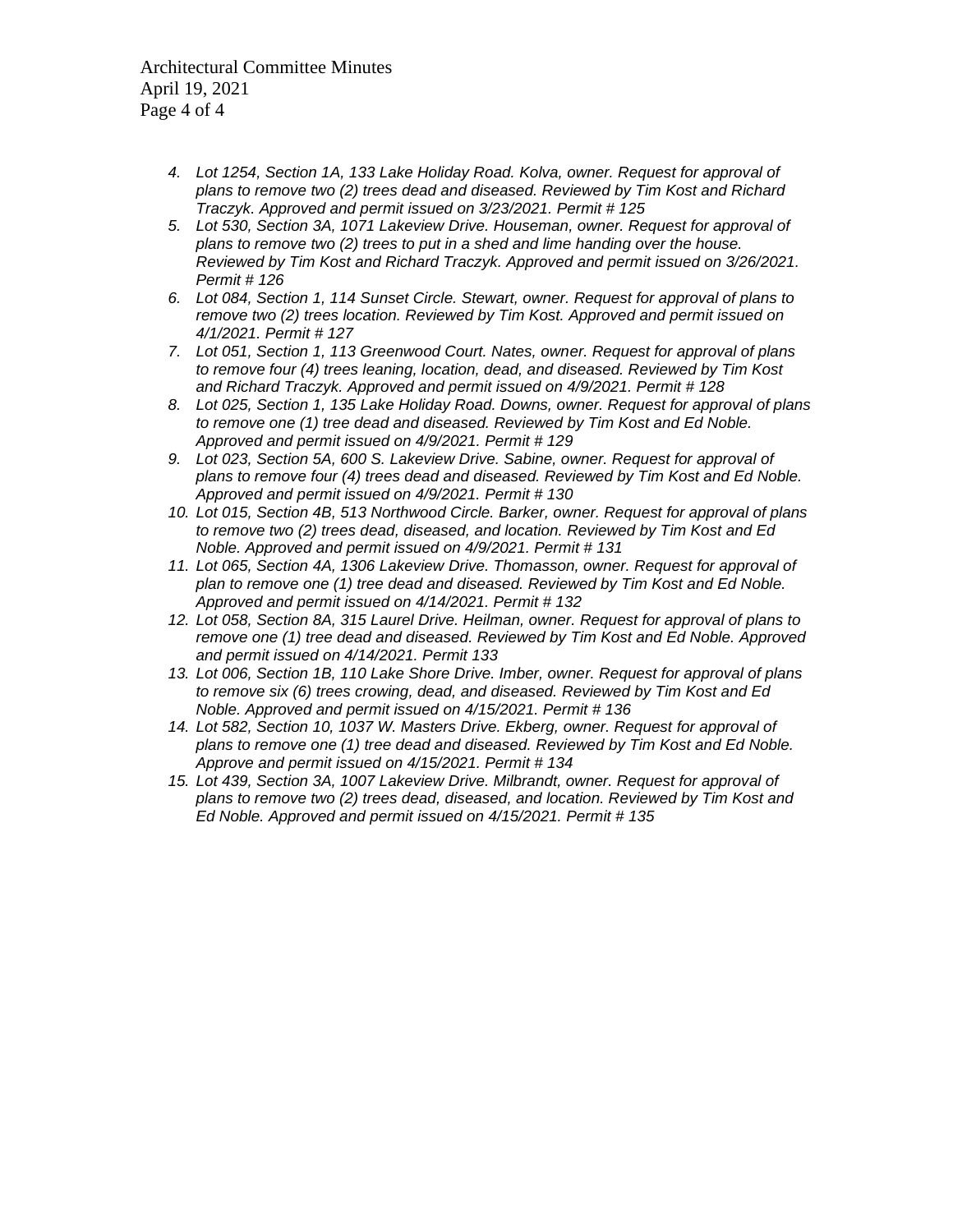Buildings and Grounds Minutes of March 15 and 24, 2021

Members in Attendance: 3/15: Frances Coates, Jim Coates, Phil McAllister, Robert Middleton, Diane Noble, Alex Perka, Pam Perka

Members in Attendance: 3/24: J. Coates, P. McAllister, R. Middleton, D. Noble, Perka, P. Perka

With a quorum established at both meetings, Alex Perka called the meetings to order via Zoom for both dates. The objective for both meetings was to create CIP Fund requests to be submitted to the Master Planning Committee. Items included: Picnic pavilion at Country Club Park, Walking trail at the Country Club Park, A 10-station fitness system for the Country Club Park trail, Playground at Country Club Park, Swings at the tot lot near the clubhouse, and Benches for the park, fitness trail, and lake views. Background, justification, and costs will be drafted prior to submission of these requests to MPC.

Also discussed were the suggested remedies for the ditch near the golf course, demolition of the pump house on the golf course, potentially moving the shelter at the south side bus station, and trees at the dog park. Addition of a bridge over the walking trail was considered too costly.

The committee also shared ideas for new picnic tables to be included in the 2022 Annual Budget requests. Several types were discussed. The choice will be finalized after Board approval of this amenity. Members were asked to consider any other 2022 Budget requests for our May meeting.

Respectfully submitted,

Pam Perka, Secretary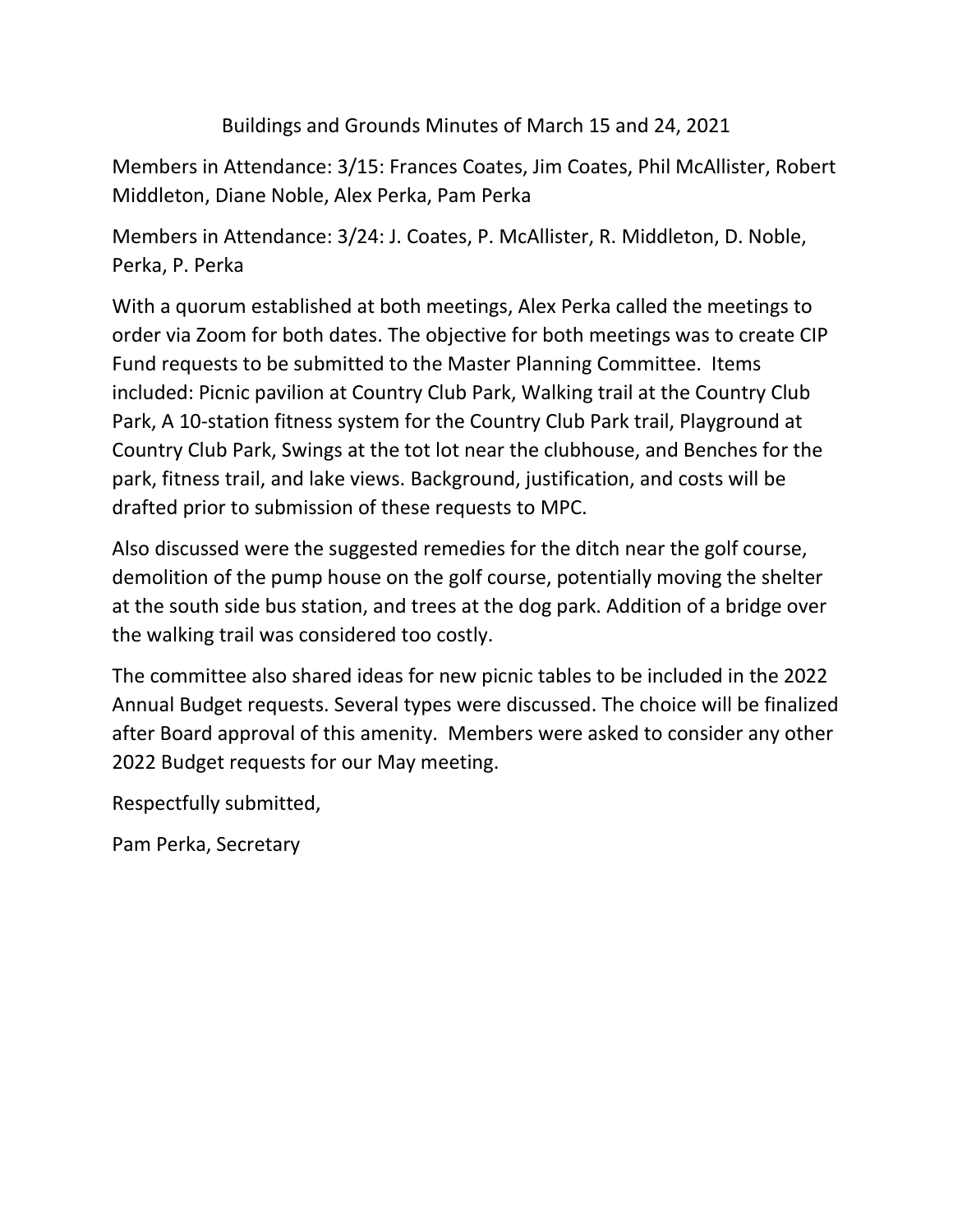#### Buildings and Grounds Minutes of May 11, 2021

Members in Attendance: F. Coates, J. Coates, K. Gahr, P. McAllister, R. Middleton, D. Noble, A. Perka, P. Perka, D. Terry

With a quorum established, the meeting was called to order at 10 A.M. via Zoom by chair, Alex Perka. The minutes from the two previous meetings were approved.

James Coates shared the report of the most recent BOD meeting. The Dog Park was officially opened on April 24<sup>th</sup>. Our committee will be working on plantings to screen the fencing. Beach 2 proposals have been submitted and will be presented at the May BOD meeting. Work on phase 2 of the walking trail at the park is set to begin with an estimated cost of \$17,800. The fitness center opened on April  $1<sup>st</sup>$ with the addition of a new rubber floor and updated HVAC system. The old pump station on the golf course has been demolished and pipes removed. Speed cameras are ready to be installed. The Frederic County Sheriff's Department has begun extra patrols paid for by the community. Redland Road fencing has experienced significant overruns because of the increased cost of lumber. Options are being considered for this project. LHCC legal counselor advised the Nominations Committee that language in Association by-laws does not prevent someone from serving on the BOD for almost 12 years. Any change in this must be voted on by the membership at the annual meeting. A group of members desiring a survey be taken to determine community support for a restaurant asked for funding at the meeting. The MPC Capital Improvements Project Fund was presented to the Board. With one change, shifting the marina slips to number one, the BOD approved the items. They include: marina slips, walking path on golf course, tot lot swings, benches, trail fitness stations equipment for the park, beach 2 pavilion increases, playground at the park, fish stocking, fish survey, country club park pavilion. Adding road lines was not included.

It was reported that a speed bump on Sleigh Drive was requested. This will be forwarded to Safety. Lower cost Costco gazebos for the park were not recommended for the park because of their construction. Stairs at the boat ties were again discussed, and this will be forwarded to Mike Goodwin. Diane and Karen volunteered to serve on a sub-committee to investigate shrubs to screen at the dog park. This will happen as soon as funding is firmed.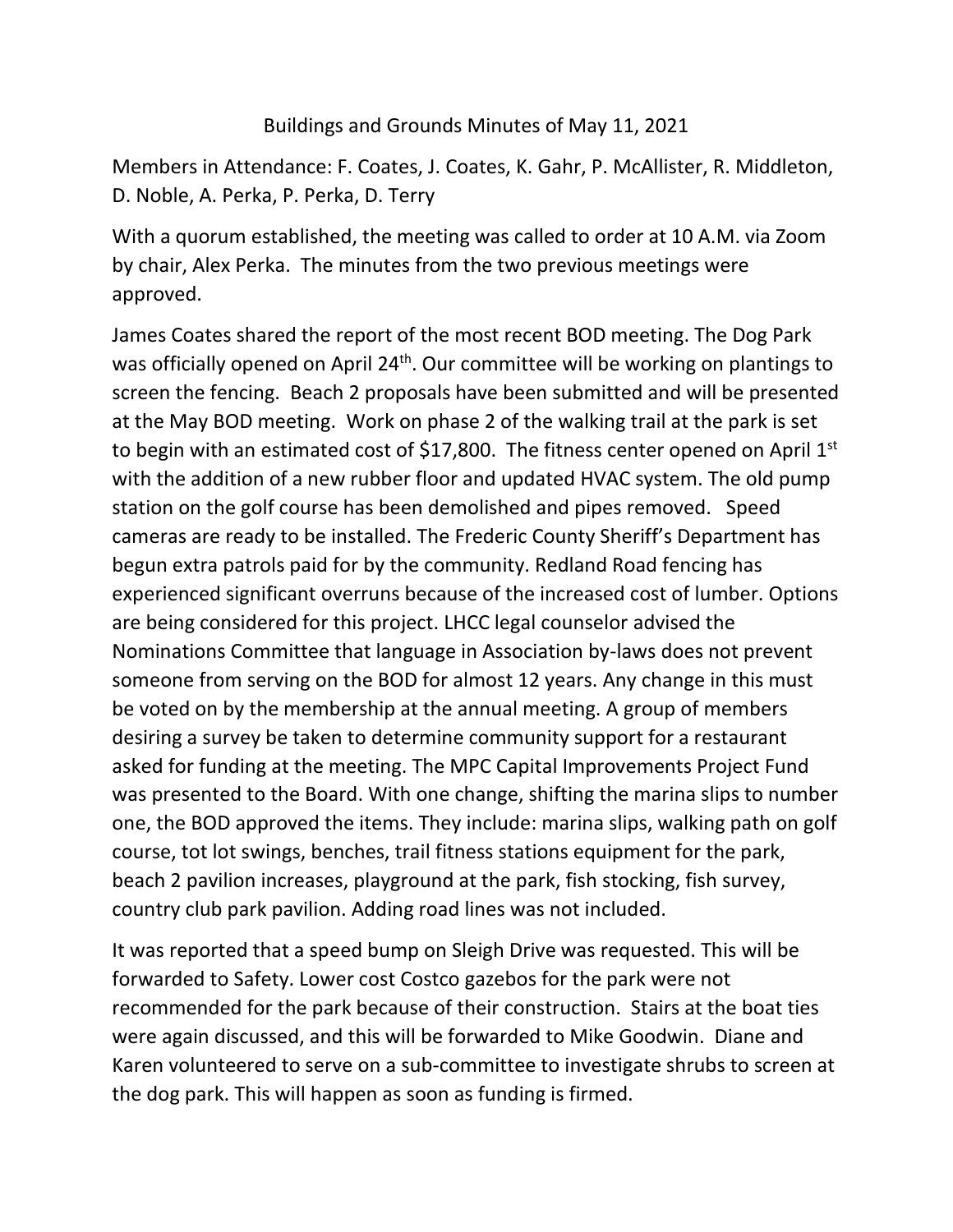Alex reported on the May MPC meeting. Walking trail will be started soon. Two bids have been received for the Phase 1 of Beach 2 project. MPC will analyze and recommend to Mike Goodwin and the BOD at the May meeting. It is planned to convert the former golf course to common property to eliminate approximately \$10,000 in annual taxes. A sub-committee was formed to draft suggested survey questions regarding a restaurant at LHCC. They will report at the next MPC meeting for review and possible approval.

The remainder of the meeting was devoted to 2022 budget requests. They include: Eight- foot ADA compliant picnic tables, landscaping for the dog park, and sanitary dog refuse stations to be placed along the walking trails.

With our agenda complete, the meeting was adjourned at 11:15.

Respectfully submitted,

Pam Perka, Secretary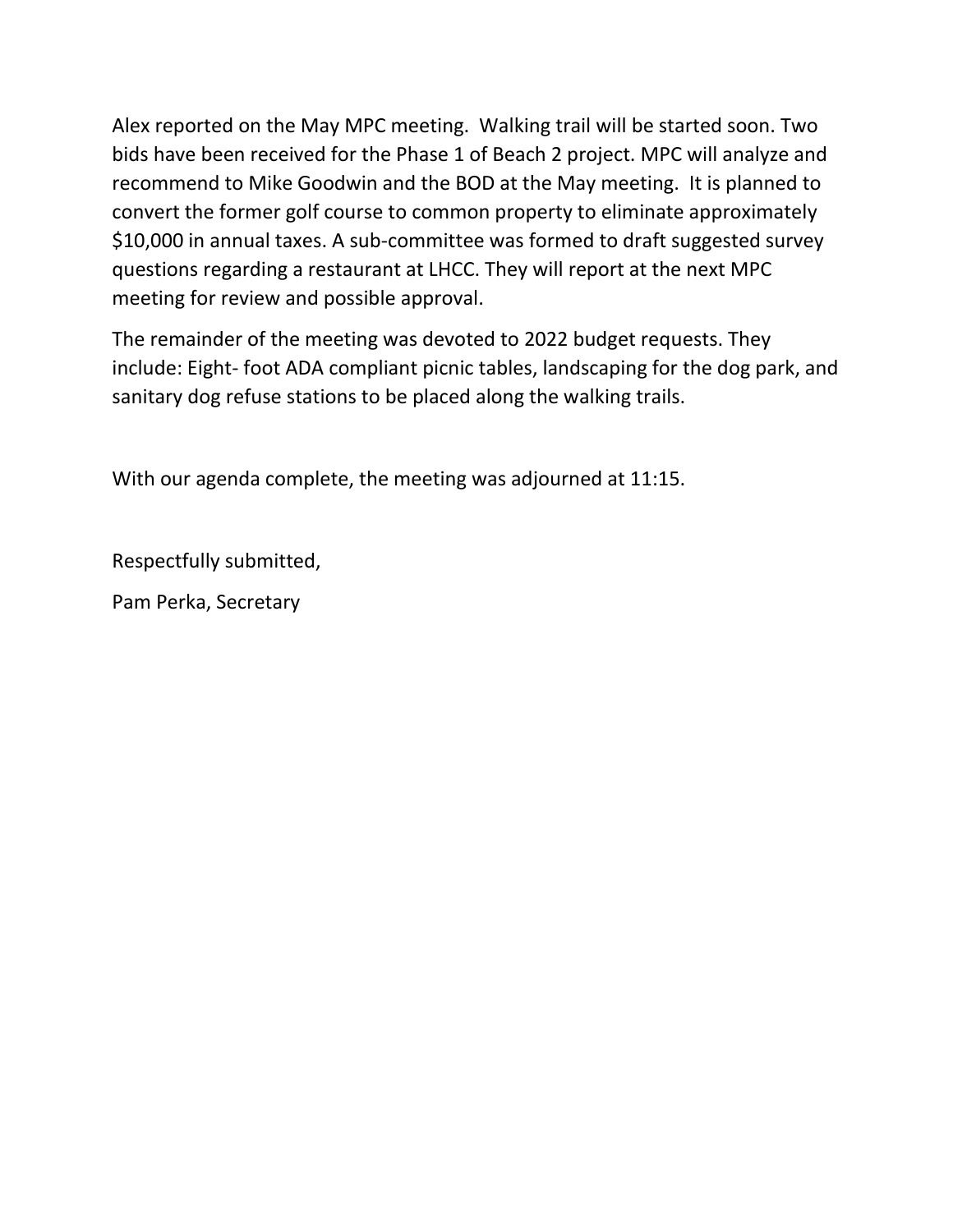#### Compliance Committee Mediator Panel Hearing Summary **Summary of Mediator Panel Hearing Determination** May 12, 2021

#### Panel Members: Barbara Magill, Chris Sypher, Karen Taylor, Butch Nesbit, Kim Brotten Chair: Dot Wallace BOD Liaison: Ed Noble

| <b>Hearing</b><br><b>Number</b> | <b>Report</b><br><b>Time</b> | <b>Name</b><br><b>Property Address</b><br><b>Section and Lot</b><br><b>Compliance Committee File No.</b> | <b>Violation/Infraction</b>                                                    | <b>Mediator Panel Determination</b>                               |  |
|---------------------------------|------------------------------|----------------------------------------------------------------------------------------------------------|--------------------------------------------------------------------------------|-------------------------------------------------------------------|--|
|                                 | 7:00                         | Daniel & Sarah Tesdall<br>123 Downhill Circle<br>5A/032B<br>$#21-017$                                    | Speeding 35 in a 25mph on 3/22/2021.                                           | Did not attend.<br>\$50.00 assessment levied.<br>Haines citation. |  |
| $\overline{2}$                  | 7:00                         | Danyelle Kynaston<br>209 Green Leaf Drive<br>8A/124B<br>#21-018                                          | Speeding 31 in a 25mph on 3/22/2021.                                           | Did not attend.<br>\$25.00 assessment levied.<br>Haines citation. |  |
| 3                               | 7:00                         | Joseph Polasek<br>521 Northwood Circle<br>4A/189A<br>$#21-019$                                           | Pulling boat through the easy pass lane on<br>$3/23/2021$ .                    | Attended.<br>\$25.00 assessment levied.<br>Haines citation.       |  |
| $\overline{4}$                  | 7:00                         | Adam & Brittany Swiger<br>110 Colonial Drive<br>7/1167E<br>#21-020                                       | Piggybacking through the easy pass lane<br>without a bar code on $3/24/2021$ . | Did not attend.<br>\$50.00 assessment levied.<br>Haines citation. |  |
| 5                               | 7:00                         | James & Janet DeVino<br>226 Greenbriar Circle<br>4A/089C<br>$#21-021$                                    | Speeding 37 in a 25mph on 3/26/2021.                                           | Did not attend.<br>\$50.00 assessment levied.<br>Haines citation. |  |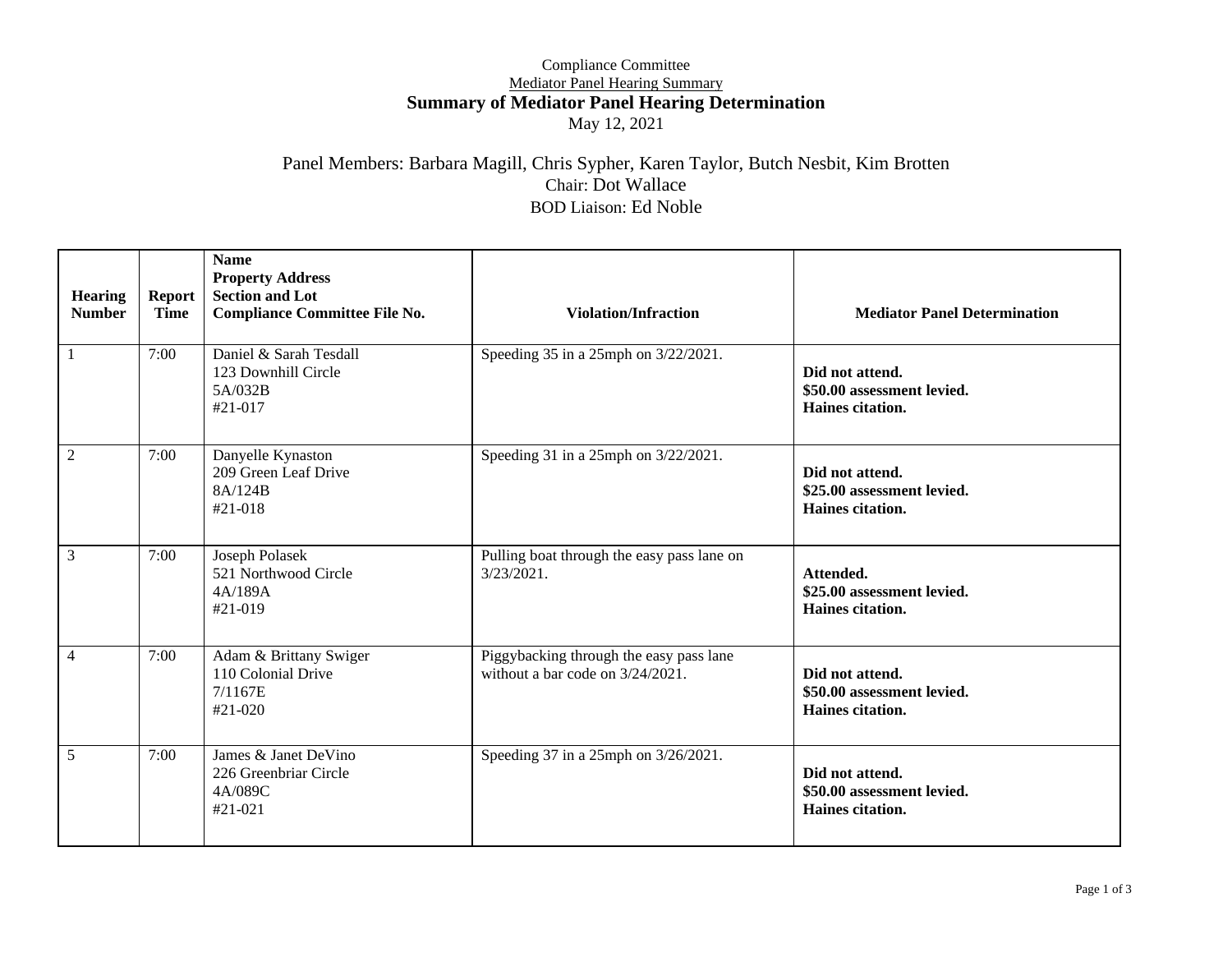|        | <b>Mediator Panel Hearing Summary</b> |                                                                                             |                                              |                                                                   |  |
|--------|---------------------------------------|---------------------------------------------------------------------------------------------|----------------------------------------------|-------------------------------------------------------------------|--|
| 6      | 7:00                                  | Cindy Waldrep<br>303 Northwood Circle<br>4A/179D<br>#21-022                                 | Speeding 32 in a 25mph on 3/26/2021.         | Did not attend.<br>\$25.00 assessment levied.<br>Haines citation. |  |
| $\tau$ | 7:00                                  | Michelle Fontaine-(tenant-Picota)<br>137 Waterside Lane<br>5B/1221D<br>#21-023              | Failure to stop at a stop sign on 3/29/2021. | Did not attend.<br>\$50.00 assessment levied.<br>Haines citation. |  |
| 8      | 7:00                                  | Richard Chance-(visitor-Gray)<br>519 Lakeview Drive<br>2/321<br>#21-024                     | Failure to stop at a stop sign on 3/29/2021. | Did not attend.<br>\$50.00 assessment levied.<br>Haines citation. |  |
| 9      | 7:00                                  | Robert & Sharon Swadner-(visitor-<br>Fowler)<br>100 Greenbriar Circle<br>4A/096B<br>#21-026 | Speeding 36 in a 25mph on $4/4/2021$ .       | Prepaid 50.00 dollars.                                            |  |
| 10     | 7:00                                  | William Stanton<br>1022 Lakeview Drive<br>3A/467E<br>#21-027                                | Speeding 36 in a 25mph on 4/3/2021.          | Did not attend.<br>\$50.00 assessment levied.<br>Haines citation. |  |
| 11     | 7:00                                  | Joshua & Michelle Catlett-(tenant-Hott)<br>201 Dogwood Drive<br>4A/137BT3<br>#21-028        | Failure to stop at a stop sign on 4/4/2021.  | Did not attend.<br>\$50.00 assessment levied.<br>Haines citation. |  |
| 12     | 7:00                                  | Roger & Patricia Orman<br>112 Green Leaf Drive<br>8A/181A<br>#21-029                        | Failure to stop at a stop sign on 4/4/2021.  | Prepaid 50.00 dollars.<br>Letter with paperwork.                  |  |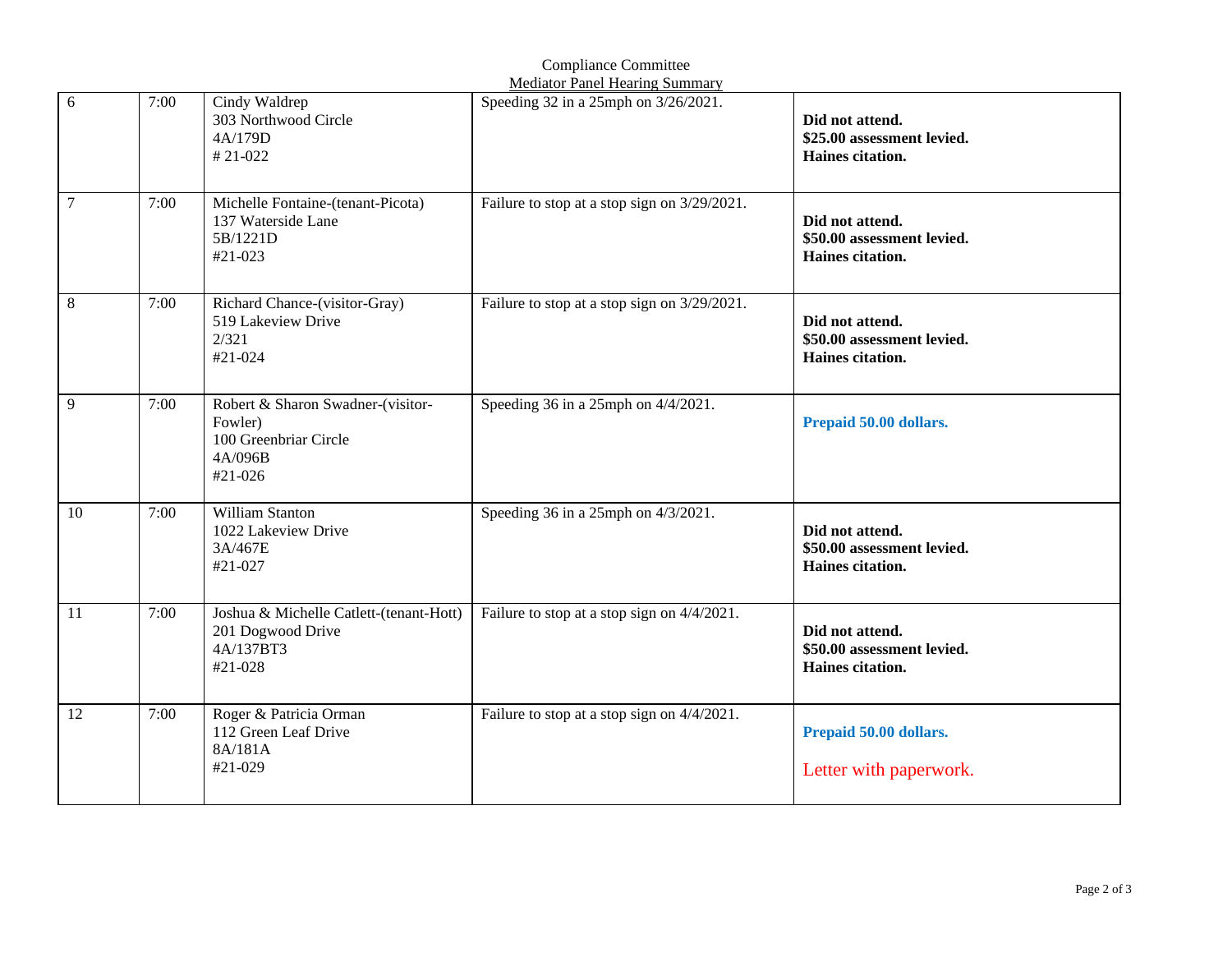|    | <b>Compliance Committee</b><br><b>Mediator Panel Hearing Summary</b> |                                                                                       |                                                                                 |                                                                   |
|----|----------------------------------------------------------------------|---------------------------------------------------------------------------------------|---------------------------------------------------------------------------------|-------------------------------------------------------------------|
| 13 | 7:00                                                                 | Kathy & John Oliver-(visitor-Oliver)<br>206 Greenbriar Circle<br>4A/079D<br>$#21-030$ | Parked in the roadway on 4/6/2021.                                              | Prepaid 50.00 dollars.                                            |
| 14 | 7:00                                                                 | Robert & Christine Sypher<br>603 S. Lakeview Drive<br>5A/118D<br>$#21-031$            | Speeding $35$ in a 25mph on $4/9/2021$ .                                        | Prepaid 50.00 dollars.                                            |
| 15 | 7:00                                                                 | Adam & Brittany Swiger<br>110 Colonial Drive<br>7/1167E<br>#21-033                    | Piggy backing through the easy pass lane<br>without a bar code on $4/14/2021$ . | Did not attend.<br>\$50.00 assessment levied.<br>Haines citation. |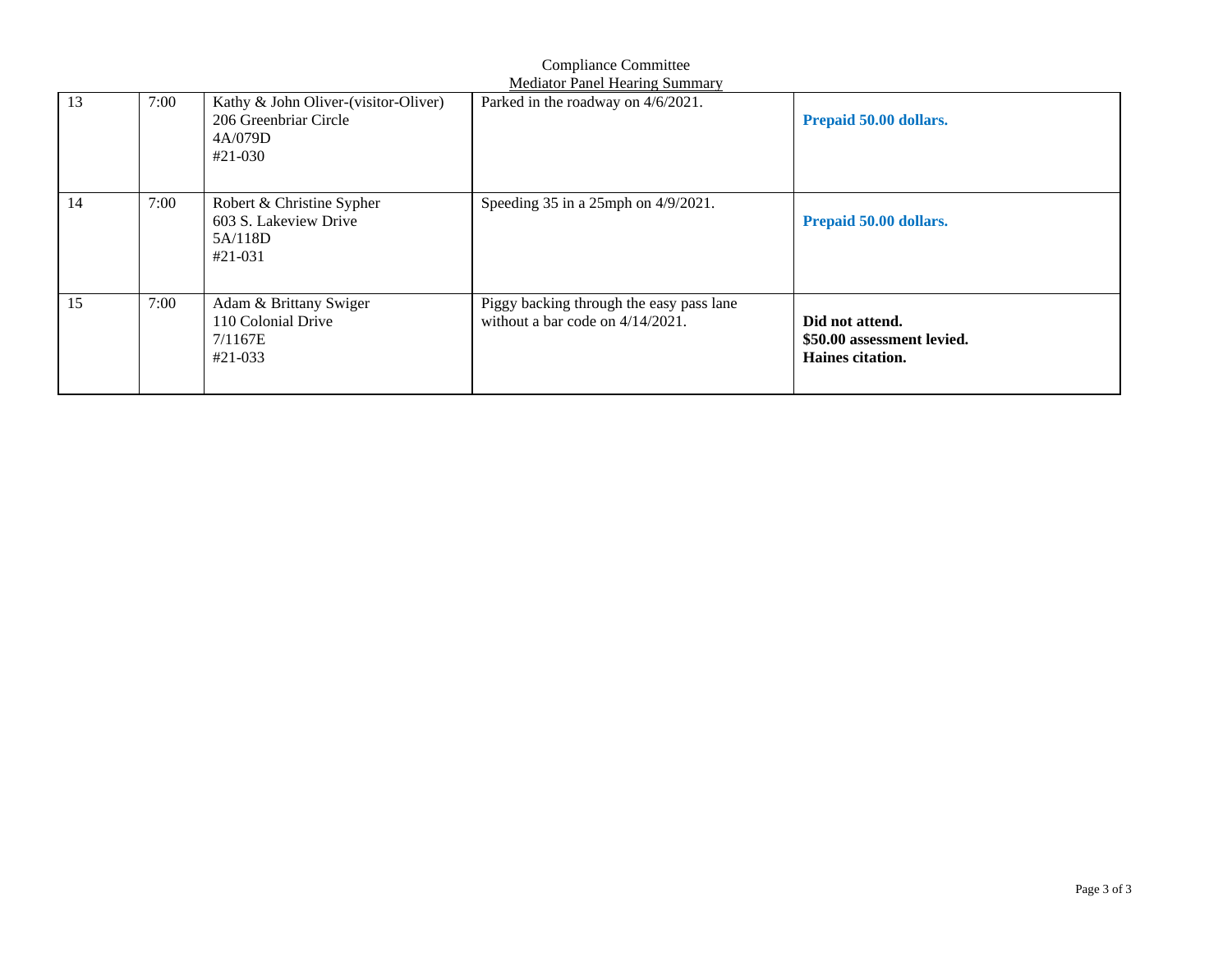### **Finance Committee Meeting 6:30 PM Tuesday April 20, 2021**

**Chair:** Ed Noble

**Members Present:** Jim Coates, John Martel, Darrell Melcher, Butch Nesbit, Richard Traczyk, Tom Wallace

**Members Absent:** Helen Carter, Pat Majewski, Jarret Tomalesky

A quorum was established and the meeting was called to order at 6:30 PM.

**Open Forum:** Mr. Sean Winfrey of 107 Vista Ct. asked the committee to consider having a restaurant at the clubhouse or having one on our property.

**Approve meeting minutes:** The January meeting minutes were approved. There was no February or March meetings.

**Agenda:** Approve the agenda shown below:

- Review 1st Quarter financials. The March financials were reviewed and there were a number of questions overruns of actual versus budget. Expenditures exceeding budget in utilities, maintenance and some other areas. Ed Noble said he would get together with the GM to determine why that happened. Footnotes explained most of the variances.
- CIP review and clean up. Beach 2 has a negative balance of approximately \$10,000. We are recommending reducing other projects (which are complete) ands transfer those balances to Beach 2.
- Review/ amend budget timeline. We reviewed the budget timeline and made small changes, noting that it does take more time for the committee to work the process.
- Fish stocking based on changes by Robert Nordlund, PE, Reserve Specialist a d co-author National Reserve Study Standards, are recommended to be a reserve item in lieu of a CIP item.

The meeting adjourned at 7:45 PM. The next committee meeting will be Tuesday May 18, at 6:30PM.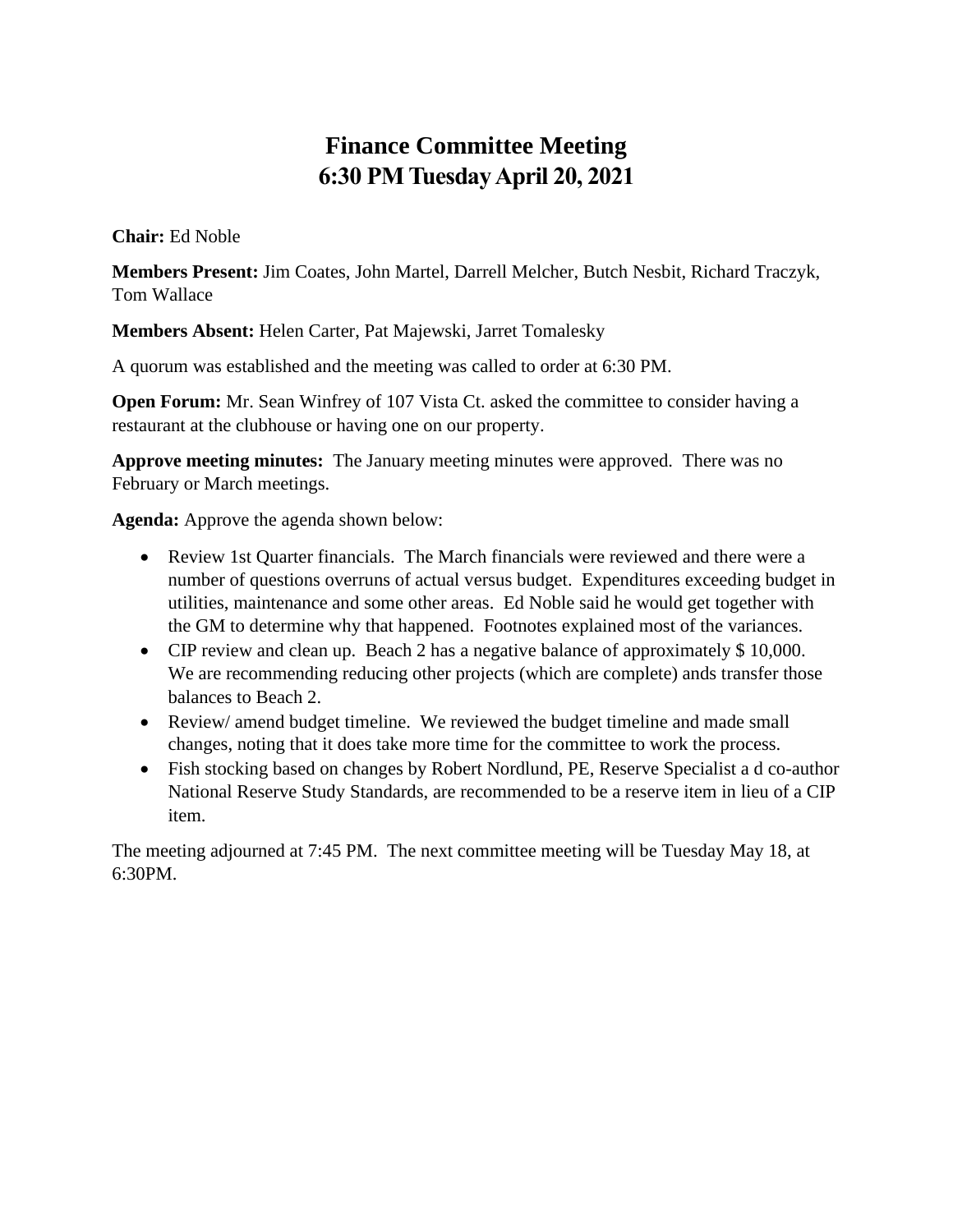#### **Lake Holiday CC Lake Committee Agenda April 08, 2021 7:00pm**

**2021 Meeting Schedule**: Jan 14, Feb 11, Mar 11, *Apr 8*, May 13, Jun 10, Jul 8, Aug 12, Sep 9, Oct 14, Nov 11, Dec 9 (as needed)

**Call in Number**: Zoom meeting – see instructions included in email for access

**Members:** Chris Anderson, PJ Barbour, Marjorie Bohi, Judi Borcherding, Michele Bradshaw, Mike Bradshaw, Brian Brown, Richard Church, Carisa Dueweke, Chris Dueweke, Greg Eckles, Karen Eckles, Clay Ellis Jr., Matt Hahn, Terry Hardgrave, Steve Herring, JT Hesse, Barbara Hilder, Mike Hilder, Adele Imber, George Imber, Carleen Janke, Jim Janke, Cynthia Keefer, Eric Keefer, Karen Kimmel, Pat Majewski, Margaret McCulla, Jared Mounts, Jim Pagenkopf, Pat Pagenkopf, Rick Post, Wayne Poyer, Jon Reedy (Board Liaison), Kathy Ressler, Jack Sperry, John Stover, Linda Tite, Carol Traczyk, Ward Vaughan, Tony Zucker

**Members Absent:** Marjorie Bohi, Clay Ellis Jr., Matt Hahn, Barbara Hilder, Mike Hilder, Carleen Janke, Jim Janke, Wayne Poyer, John Stover, Carol Traczyk

**Planned Absent:** Carisa Dueweke, Chris Dueweke

**15 Minute Open Forum: No new items** 

**Confirm Quorum:** Confirmed

**Approve Agenda:** Motion to Approve by JT Hesse, Seconded by Judi Borcherding

**Previous Minutes:** March Minutes approved by email and during meeting– moving forward we will be approving during meetings instead of via email

**Old Business:** Need to get from the office TO DO

**Registered Boats >= 10 HP:** TBD April (2020 (321), 2019 (326), 2018 (321), 2017 (318), 2016 (319), 2015 (308), 2014 (294))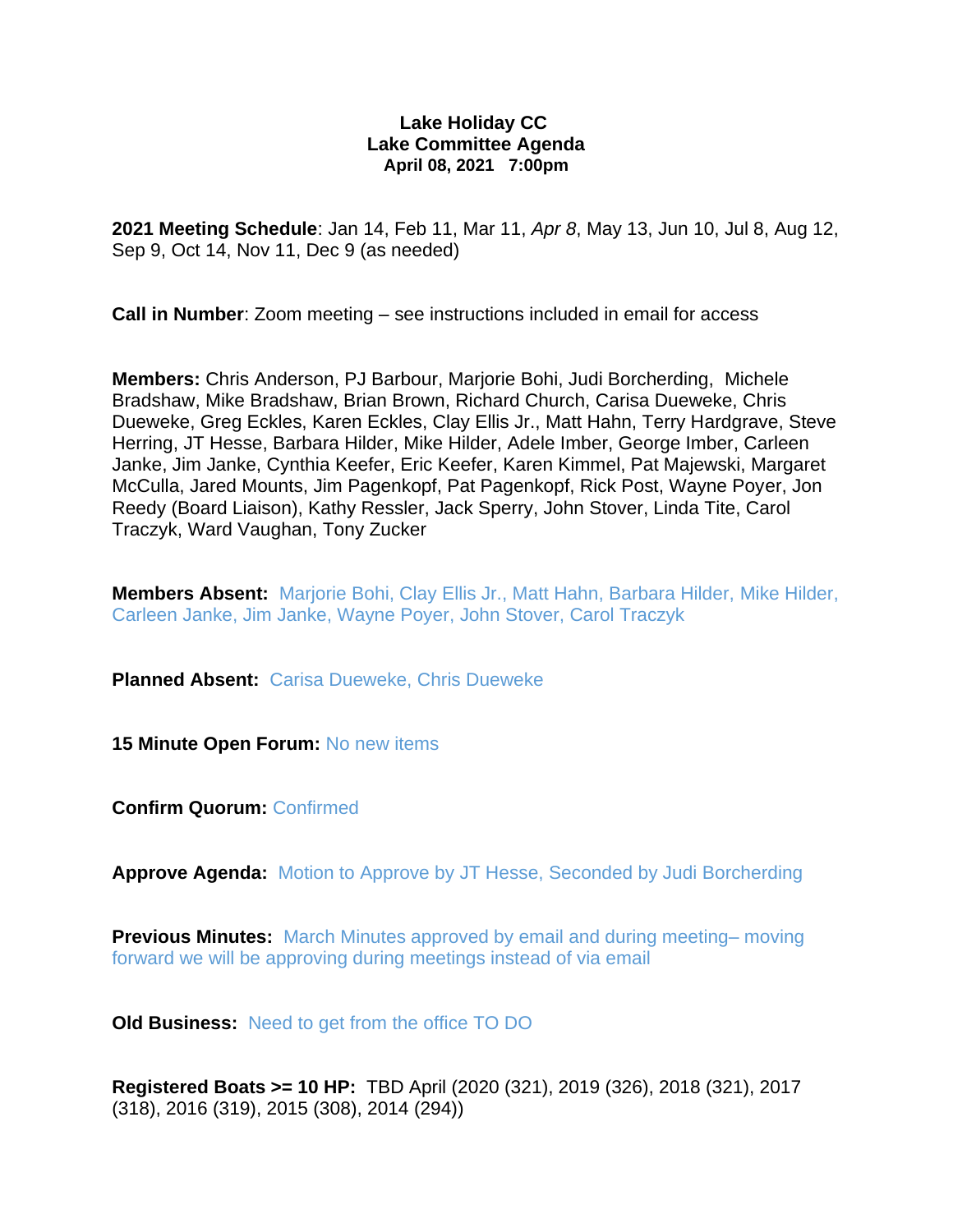**Registered Boats (Non-Motorized):** TBD April (2020 (778), 2019 (703), 2018 (559)) **Registered under 10 HP:** TBD April (2020 (32), 2019 (50))

#### **1. Sub Committee Chairman/Secretary Reports:**

- Water Quality Testing/Rainfall Monitoring: **Judi**
	- 1. 2021 E-Coli/Secchi Sampling: The Herring's, Eckles', Kathy Ressler, Richard Church, and Richard Traczyk have volunteered for the 2021 season. Following is the training schedule: May 05 – Steve and Jacki

May 12 – Greg and Karen

May 19 – Kathy, Richard, and Richard

Steve is currently working on the schedule and will complete shortly.

- **2.** Water Quality: Attached are the final set of review comments on PH's 2020 draft annual water quality report. We are still waiting for PH's response to our comments on the 2020 draft annual report. The primary issue remains interpretation of the spike in lake-wide phosphorus that was measured on July 23, 2020.
- 3. LHCC's contract approved for the 2021 water quality monitoring program. The first of three monitoring events will take place in May – have not received as of meeting time.
- Aqua Customer Advisory Council: **Steve**

1. Steve has been pushing Aqua for another meeting for the past couple of months. Part of the delay was that we would not reschedule a meeting until they provided detailed information of their I&I remediation attempts. He just received this information a couple of days ago and got more than he was asking for. Aqua detailed a number of problems found and repaired or replaced. Steve is currently going through this information to be informed for the next meeting which is currently scheduled for March 15th.

Steve update - Meeting held with Aqua, concerned they have not been able to solve any issues, they want to get out from under DEQ regulations and re-baseline them. They will continue to investigate but we do not expect any changes. Next meeting scheduled for @June15.

- Rules, Regulations & Enforcement: **Margaret**
	- 1. The online boating test is live on the LHCC website. There is a link to it under the Documents tab. The site for the test is [\(https://lakeholidaycc.org/boat-safety-exam/\)](https://urldefense.proofpoint.com/v2/url?u=https-3A__lakeholidaycc.org_boat-2Dsafety-2Dexam_&d=DwMFaQ&c=udBTRvFvXC5Dhqg7UHpJlPps3mZ3LRxpb6__0PomBTQ&r=ncKjNfRTTSWreIOn-fIhBXlwgChIPnFxyWVygtyTUgQ&m=c-HBWggUXqSGL41_XYSZgtxt4J1KTOqlouwNgcZ2VOw&s=L5SWRBTbyIBCLbCRJKgr8EE6_cQaUoqyOw009NhHCfk&e=). No update.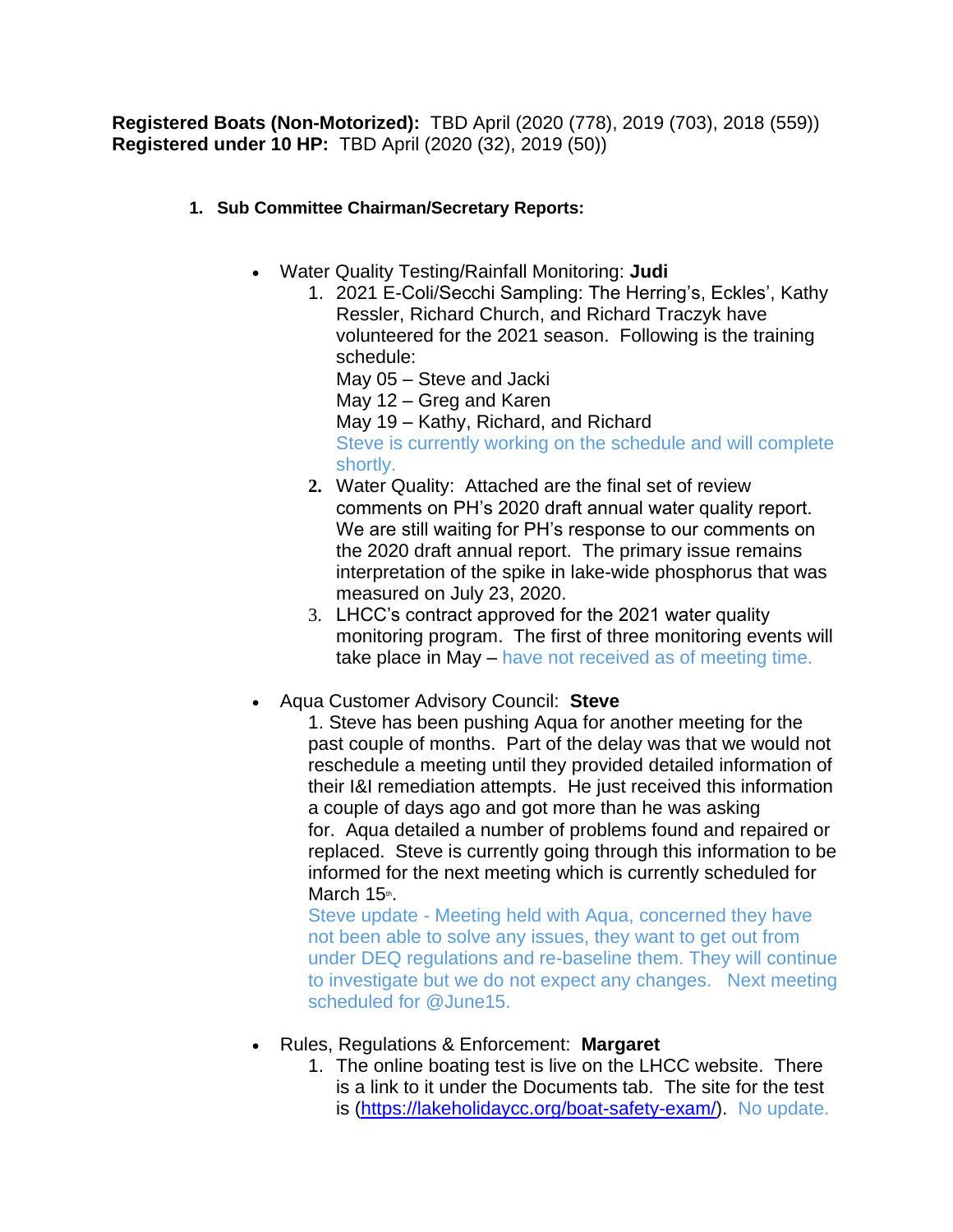- Newsletter/Communications: **Karen**
	- 1. Article was submitted last month about the online boating test. The email for submitting posts has now changed but it has been verified it should run next month and repeat for the next several months during the start of the 2021 boating season.
	- 2. Will also consider an update about the fishery habitat Christmas tree proposals as outlined below if approved by the board. Going to board for approval, if it does will write up for next month's newsletter.
- 1. Fishery: **Jared**
	- 1. Submitting Pier Habitat Tab at the April Board Meeting
	- 2. Seek approval for May planting in Isaacs creek. Rick has lily pads to donate. Transplant Lily Pads & Cattails from local ponds along edges of Issacs. Seek plant & site approval in the *May or June* meeting. Do a small planting (8-10 per species) as a trial run once LC & Board Approved. Board tab needed to be completed as a priority. Explanation of replacement reserve. Jared provided clarification on fishery mgmt. life cycle terms.
	- 3. Capital Improvement Project (CIP) request for Fish Stocking (Fall 2023 event):
		- 2022 \$7,500
		- 2023 \$7,500
	- 4. CIP request for Fishery and Habitat Mgmt. survey (Spring 2024 event):
		- 2022 \$9,000
		- 2023 \$9,000
		- 2024 \$3,000
- Water Fitness, Recreation and Water Sports: **Ward/Karen** 
	- 1. No new updates until May. Ward working on write up to submit for approval.
- Marina Reconfiguration Project: **Jon**
	- 1. Based on a March discussion with Deep Creek Docks and our GM we are still looking at the Fall of 2021 for any potential work regarding the Marina Reconfiguration. Deep Creek Docks is still struggling with all their vendors (dock component price increases, extended material delivery timelines and their 2021 work backlog). Recent conversations with LC/MPC Members resulted in an increase (more realistic costs) associated with the Annual CIP Additional Dock Funding from \$6k to \$10k/year for the years 2022-2027. In addition, after the March conversation with Deep Creek Docks (subject to a vote of the LC), we would recommend resubmission of the Marina Reconfiguration Project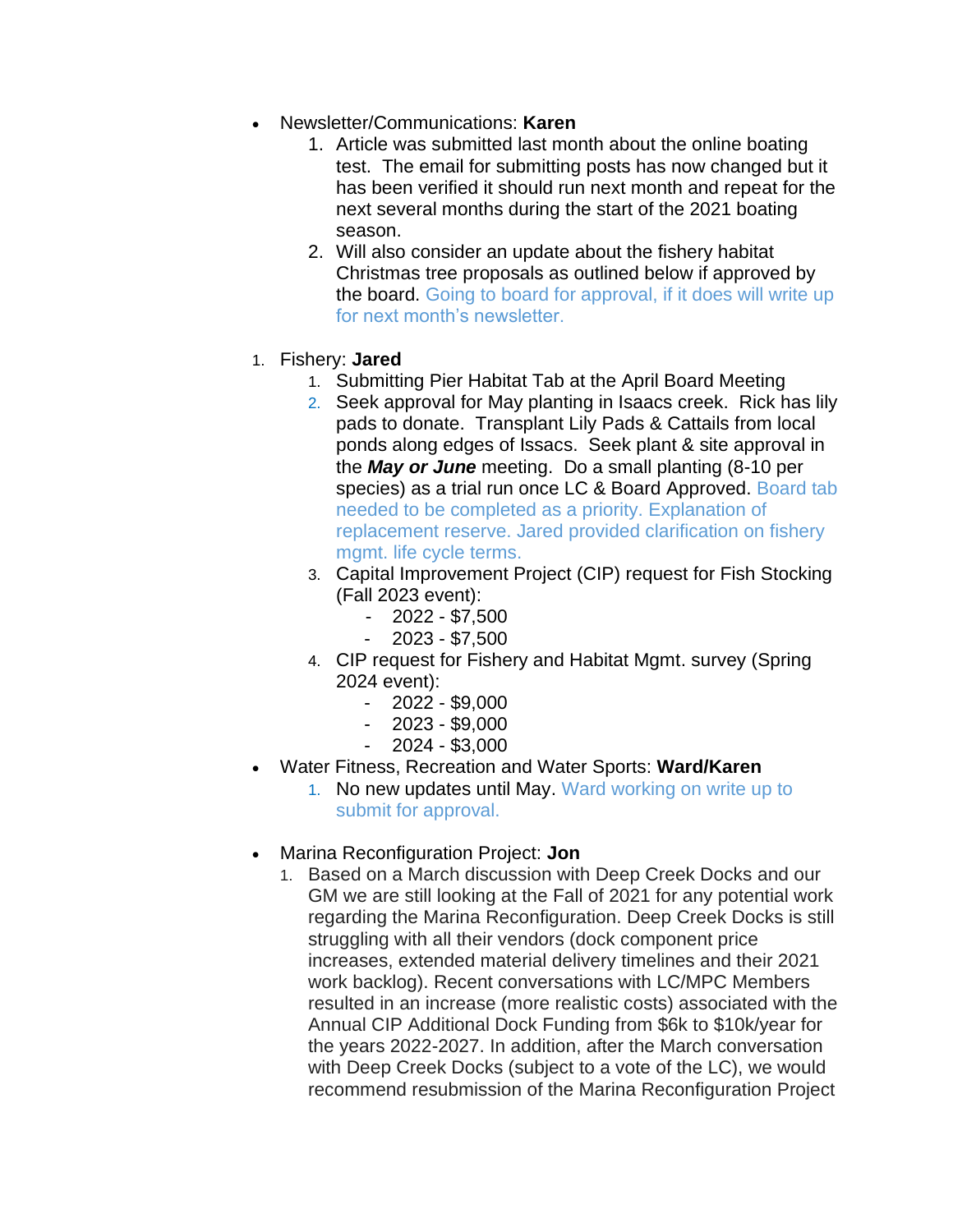for Spring 2022 to include the inclusion of 12 New Slips at a total cost of approximately \$130-140k. LHCC currently has a waiting list of 80 Members seeking a slip at the Marina. Based on conversations with Deep Creek Docks and contingent on the LC's thoughts regarding the need for additional slips, total number and timing of the installation, I would recommend the following subject to a vote of the LC.

CIP Funding increase beginning in 2023 to \$45k/year (Increased Annual Assessment) which would potentially fund 20 slips and the associated ground/landing work in 2027/2028. Subject to Board discussion/approval, the Assessment increase/Slip Additions could possibly be offset by an increase to the current \$565 Annual Slip Rental Fee and/or Annual Boat Registration. LHCC's Slip Rental has only increased by 1+% per year since 2010.

For comparison, Lake of the Woods (LOW) charges \$760 for a small slip and \$825 for large.

Lake Anna, Smith Mountain, etc. charge between \$1,000 - \$5000/year. I am not sure if electric or other utilities are part of these fee schedules.

Also, LHCC's Annual Boat Registration (greater than 10 HP) is \$150/year.

For comparison LOW charges by HorsePower:

- $\circ$  Up to 10 HP is \$58,
- $\circ$  > 10 to 50 HP is \$118,
- $\circ$  > 50 to 100 HP is \$167,
- $\circ$  > 100 to 150 HP is \$249.
- $\circ$  > 150 to 250 HP is \$400,
- $\circ$  > 400 HP capped at \$420.
- 2. LC input regarding development of the 2022 Security Services Agreement RFP. Anderson/Reedy participated in a Video Conference with LHCC's Safety Committee, B&G, Lake of the Woods (LOW) and their Security Company (Allied Universal Security Services). LOW and Allied use the Special Conservator of the Peace designation for a much more robust education/enforcement platform than the one currently used at LHCC.
- 3. LC interest in formation of a Sub Committee to research, develop and Draft a proposal for future submission to Master Planning/Finance for consideration of a second Marina/Boat Launch at Lake Holiday. During recent LC/MPC discussions, PJ recommended inclusion of this group/discussion as part of the Marina Reconfiguration SC. Interested individuals should contact Chris/PJ for inclusion in this process.
- 4. CIP request for Additional Marina Slips (attachment)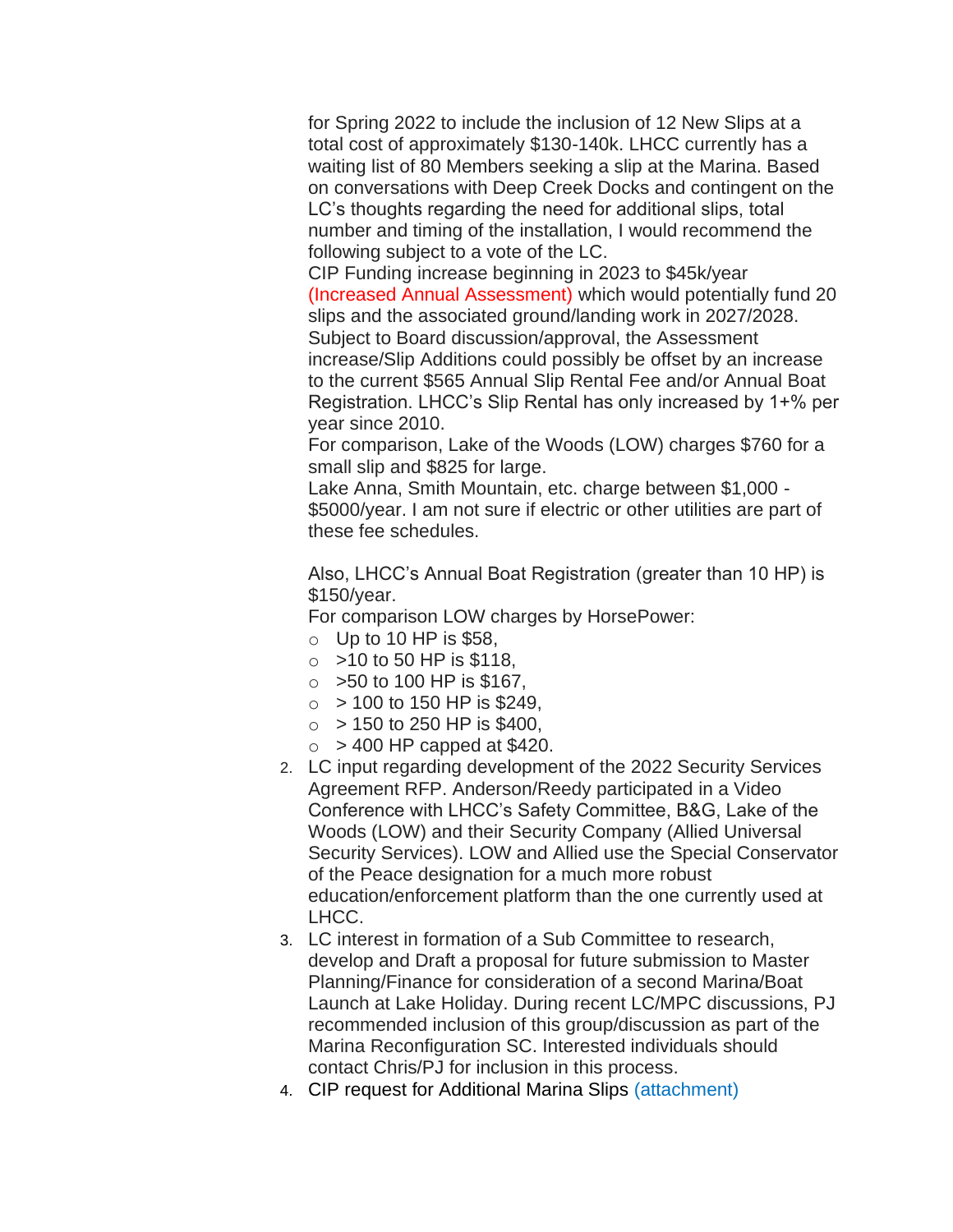- $\bullet$  2022 \$10,000
- $\bullet$  2023 \$10,000
- $\bullet$  2024 \$10,000
- $\bullet$  2025 \$10,000
- $\bullet$  2026 \$10,000
- $\bullet$  2027 \$10,000
- Spring 2022 event for Marina expansion
- Current CIP annual contribution is \$6,000
- Tributary/External Loading (Sediment/Erosion & Run-Off Control): **Jim**
	- 1. Best Management Practices Update: Jim will propose scheduling a special meeting of the LC for any members interested in discussing/providing input on next steps for the recommended BMP approach (dredging and creation of inlake catch basins). It is preferred that people attend in person however this meeting will also be set up as a Zoom meeting for any members who cannot attend in person. During this meeting it is likely that a motion will be prepared to put before the entire LC for voting on next steps. To help LC members prepare for this meeting, all technical reports and related data/drawings have been loaded onto the LC Sharepoint Site (see also below). Chris to send out email regarding how to access.
	- 2. Status of Submerged Aquatic Vegetation (SAV): PH plans to install the carp barrier nets in Isaacs Cove sometime during May. The CEZ materials will be stored for possible future use. Jim P. would like to include under Fishery SubCommittee.

#### **New Business:**

- Board Liaison Update: **Jon Reedy** board meeting updates
	- Restaurant update Board tab to ask for new survey
	- **Funding approved for Sheriff Patrol \$26K**
	- Munchie Duck update
	- Dog Park Grand Opening Update
	- **Exercisive Facility Re-opening**
	- Shenandoah Dance Group
- Microsoft Sharepoint/Teams Lake Committee repository folder for BMP and other historical LC documents (attachment) Action item for Chris to send email as above.
- Jack's New Item ADD Vote taken unanimously to proceed with Board tab

**Adjournment:** Meeting adjourned at 8:47 PM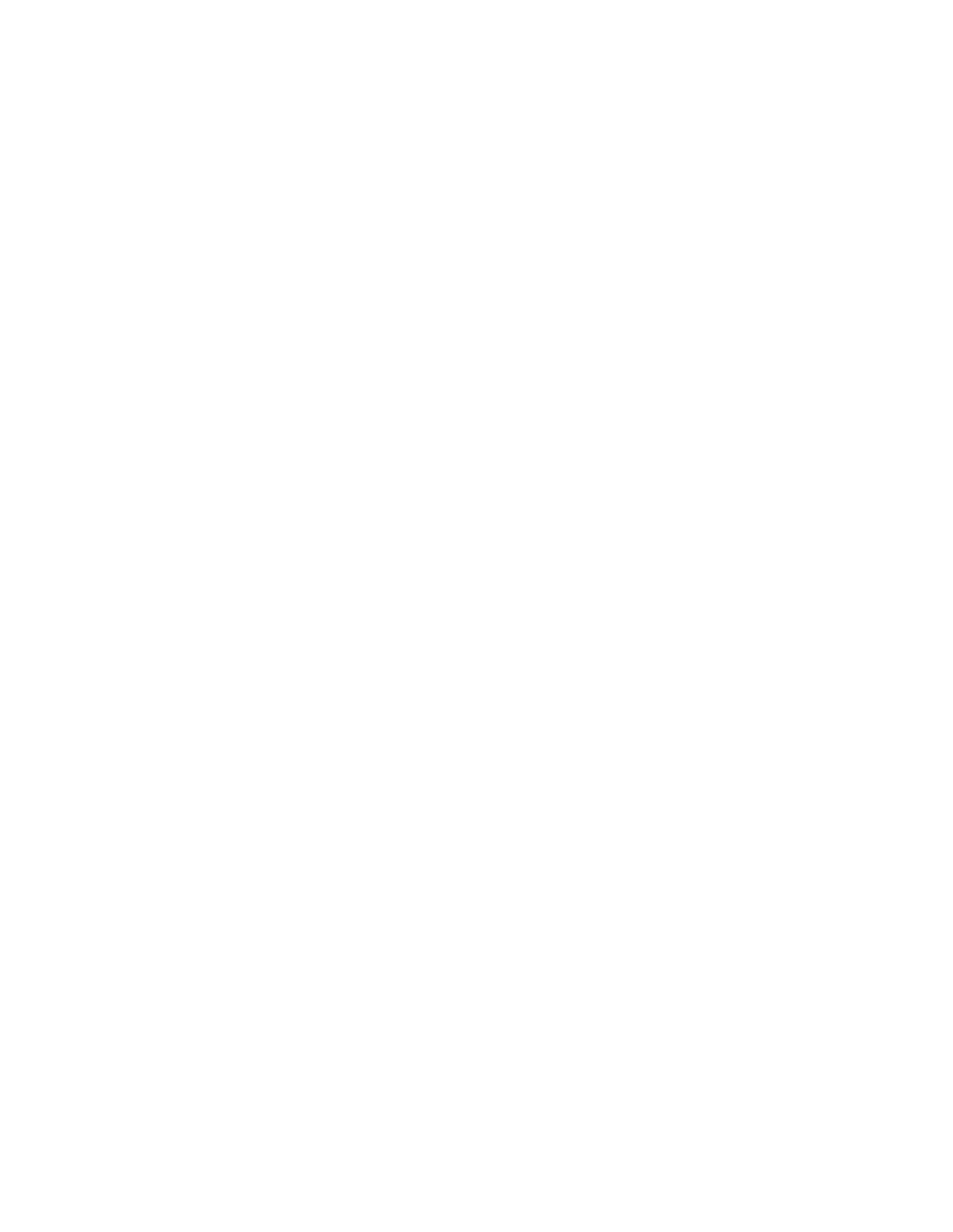#### **Nominating Committee Minutes (Zoom Meeting) May 13, 2021**

**Members Present:** Michele Bradshaw, Mike Bradshaw, Tom Demery, Dave Buermeyer, Betka Hardgrave (Board Liaison)

**Member Absent:** Chris Anderson

**Additional Guest:** Jill Whitacre (LHCC Office)

#### **Meeting was conducted virtually via Zoom**

#### **Matters Discussed:**

- 1. Agenda Approved
- 2. Proposed PRP Changes and By-law changes were discussed including changing in one instance "term" to "time of service". Mike will prepare a Board tab for the May meeting.
- 3. Electronic Voting progress was discussed. Co-Chais updated the NC on Board approval given at the April meeting for NC to further investigate the necessary steps and changes which would be needed to implement an electronic voting option at LHCC. Items discussed:
	- Recommending the Board use the Election Buddy online platform for electronic voting at a cost of no more than \$299.00
	- Electronic voting procedures need to include culling the LHCC email list to assure only one person of record per lot receives election ballot and information. That means removing spouses, children, tenants, and others from the Master List to transition to an Authorized Electronic Voting List. Various means to accomplish that end were discussed.
	- In addition to developing an Authorized Electronic Voting List, Mike was going to contact the LHCC President and proffer a few sentences regarding electronic voting for inclusion in the "Presidents Report" in the June community newsletter. It would likely mention that electronic voting has been sanctioned by the LHCC attorney as consistent within the current Bylaws and that and proposed By-law clarifying changes which may be forthcoming regarding this subject will have no effect on the 2021 election. Mike will also transmit a standalone NC article for June at the same time.
	- Proposed PRP 16 changes were discussed including that electronic voting would end at the same time absentee ballots are due (5:00 PM Thursday prior to the Annual Meeting). Dave will draft a Board tab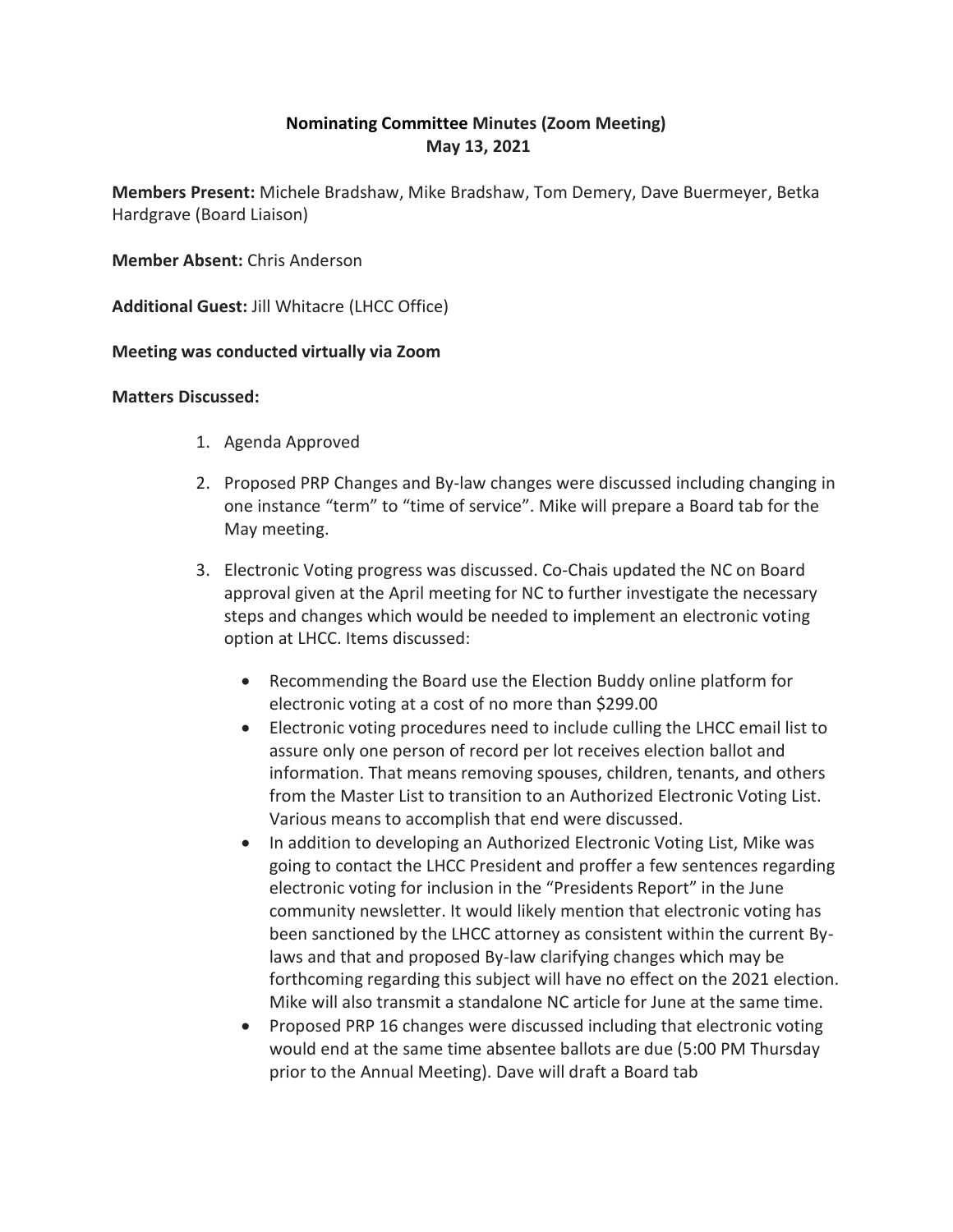- A post card with a reply feature allowing people to Opt Out of electronic voting was discussed and will be sent to the Board for their approval once the language is finalized.
- 4. Eight names were mentioned as potential candidates.
- 5. There was no further New Business to discuss

**Adjournment**: Meeting concluded 10:45

**Submitted by:** Tom Demery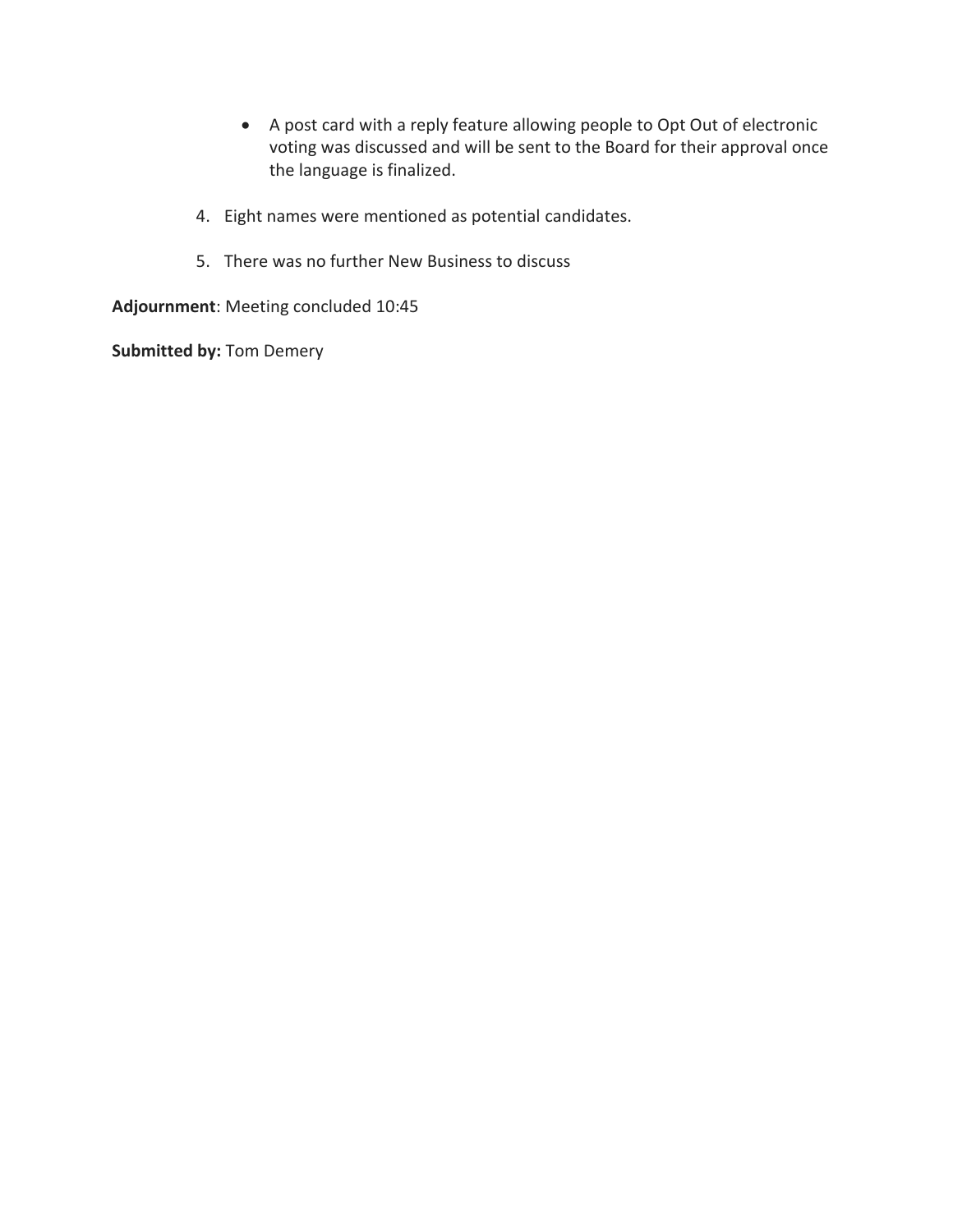#### **Lake Holiday Safety Advisory Committee Minutes – May 3rd, 2021**

Attendees:

| $\int$ Cathy Melcher – Co-Chair               | <b>Darrell Melcher – Co-Chair and Board Liaison</b> |
|-----------------------------------------------|-----------------------------------------------------|
| <b>Pat Majewski – Member and Board Member</b> | Lee Schmur - Member                                 |
| <b>Bill Ekberg - Member</b>                   | <b>Ron White – Member (absent)</b>                  |

• *Discussions and updates captured in bold blue.*

#### • **Call to Order**.

- **Open Forum:** 3 to 5-minute time limit per topic; address at the next meeting to allow time to research.
	- o *N/A*
- **Board of Directors March 23 Meeting Update:**
	- BoD rejected line painting Capital Improvement Plan (CIP) request; stated that as "country roads", if we painted one road, we would have to paint all the roads and that the varying widths, 18-22', is an issue.

#### • **New Business:**

- o **July 3rd Event – Review 2020 Lessons-Learned**
	- o Discussed the need to schedule a couple of meetings with the GM and Board President prior to the actual event to solidify traffic plans.
	- $\circ$  Meet with the GM to request 2/3 Detour signs be purchased and have the administration office reach out to Reston Limo for cost estimate for this years event.
- o **Commonwealth of VA Lake Community Best Practices** Lake in the Woods (LOW) on-site visit planned for June 18 or 25, based on interest level (Lake, Safety, Master Planning and B&G may be represented).
	- $\circ$  Coordinated with the LoW Security firm that June 18<sup>th</sup> would be the visit date with a start time of 11am.
- o **2022 Safety Advisory Committee Budget Request** Line items due to the Treasurer by May 22. Need clarity re: Security, based on current Request for Proposal (RFP) cycle for the new 2022 security contract.
	- o Basis of Security Contract estimate: \$25.00 an hour; current rate is \$24.00 an hour.

| Gate Support                    | 24 hours for 365 days a year plus, extra holiday<br>coverage | \$224,200.00 |
|---------------------------------|--------------------------------------------------------------|--------------|
| <b>Roving Patrol Support</b>    | 32 hours per week for 52 weeks plus, holiday<br>coverage     | \$43,200.00  |
| Lake Patrol                     | 24 hours a week for 15 weeks in season                       | \$9,000.00   |
| <b>Foot Patrol</b>              | 24 hours a week for 15 weeks in season                       | \$9,000.00   |
| 2022 Security Contract Estimate | \$285,400.00                                                 |              |

- o Frederick County Sheriff Department Support \$ 26,000.00
- o Traffic Logix Cloud Storage (Monitor and Camera) \$1,000.00

#### o **Electronic speed monitor and camera**

- o Monitor continues to exhibit damage from the wind storm.
- o *Camera deployed May 10th on W. Masters Drive at Green*